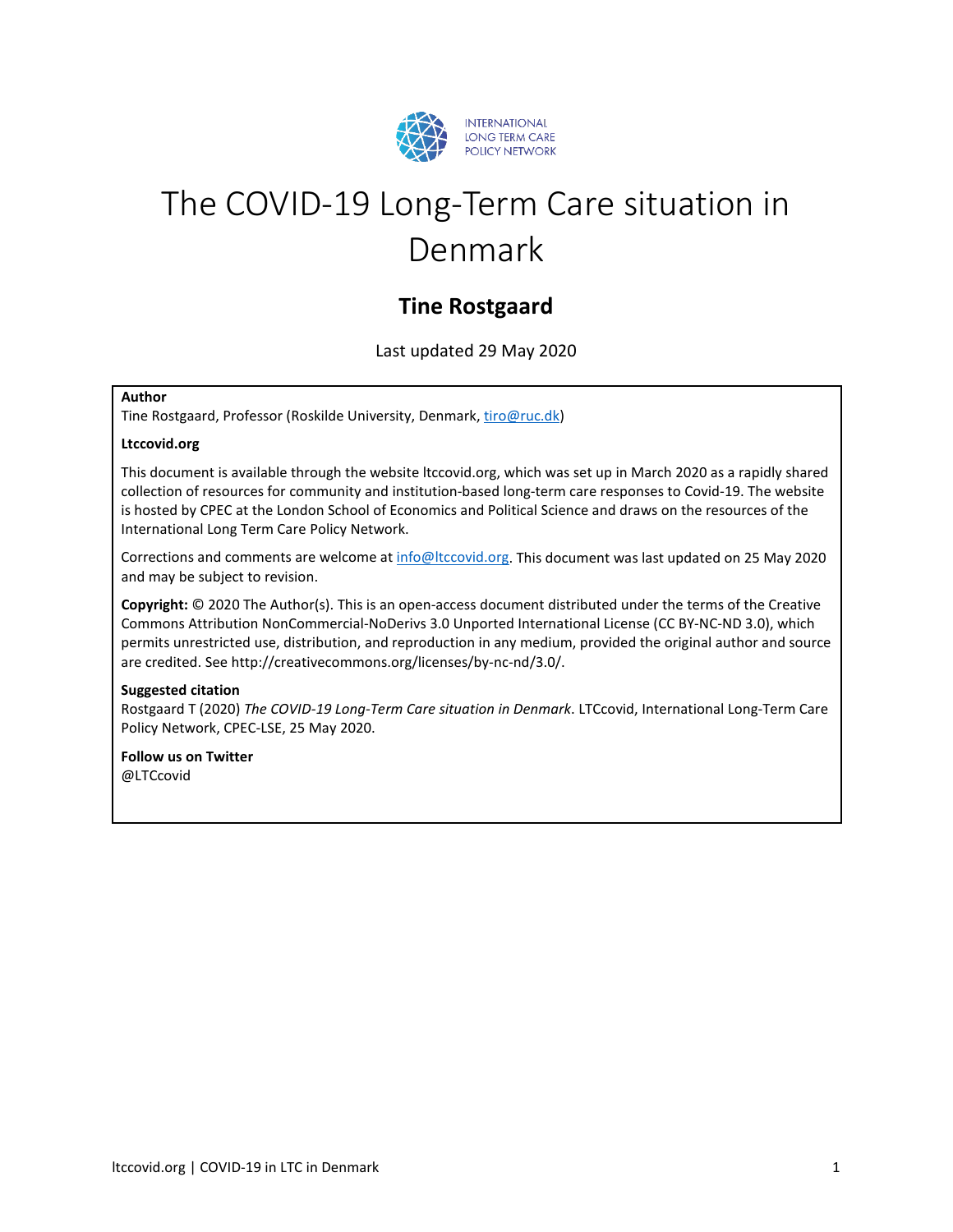## **1. Key points**

- COVID-19 has been contained in Denmark, with low mortality rates and relatively few persons hospitalised. 563 persons, or the equivalent of 97 persons per 1 million inhabitants have died from the disease (May  $25<sup>th</sup>$ )
- The pandemic has caused concern for frail older people and in particular nursing home residents, yet there has been little debate about how home care users or staff are affected.
- Nursing home residents make up  $1/3$  of COVID-19 related deaths (April 24<sup>th</sup>).

#### *Factors that may have contributed to the relative success of Denmark in preventing and containing the spread of COVID-19 in nursing homes include:*

- A quick lock-down of the country.
- A de-centralised and integrative approach to LTC.
- Relatively few and large municipalities (98 in total) which ensures a more effective and coordinated approach.
- Political attentiveness to and broad public support for LTC.
- Due to de-institutionalisation, care for frail older people is more often provided in the home.
- Care is provided by formally employed and well-trained staff.
- The majority of nursing homes are public and modern in providing an individual abode.

*Factors that may have exacerbated the situation:* 

- The testing strategy has changed a number of times and did not initially consider the need to test nursing home residents and staff.
- Initially, Personal Protective Equipment (PPE) was prioritised for the health care sector, so municipal care providers had to find alternative ways to secure protection.
- The guidelines regarding the use of PPE in the nursing home sector have been inconsistent.

## **2. Impact of COVID19 on long-term care users and staff**

### **2.1. Number of positive cases in population, persons hospitalised and deaths**

Overall, and in comparison to other countries, Denmark has succeeded in keeping the number of persons infected with COVID-19, as well as mortality related to the disease, low. 563 persons, or the equivalent of 97 persons per 1 million inhabitants have died from the disease (May 25<sup>th</sup>). Around 1/3 of COVID-19 related deaths have taken place among nursing home residents (among persons tested positive).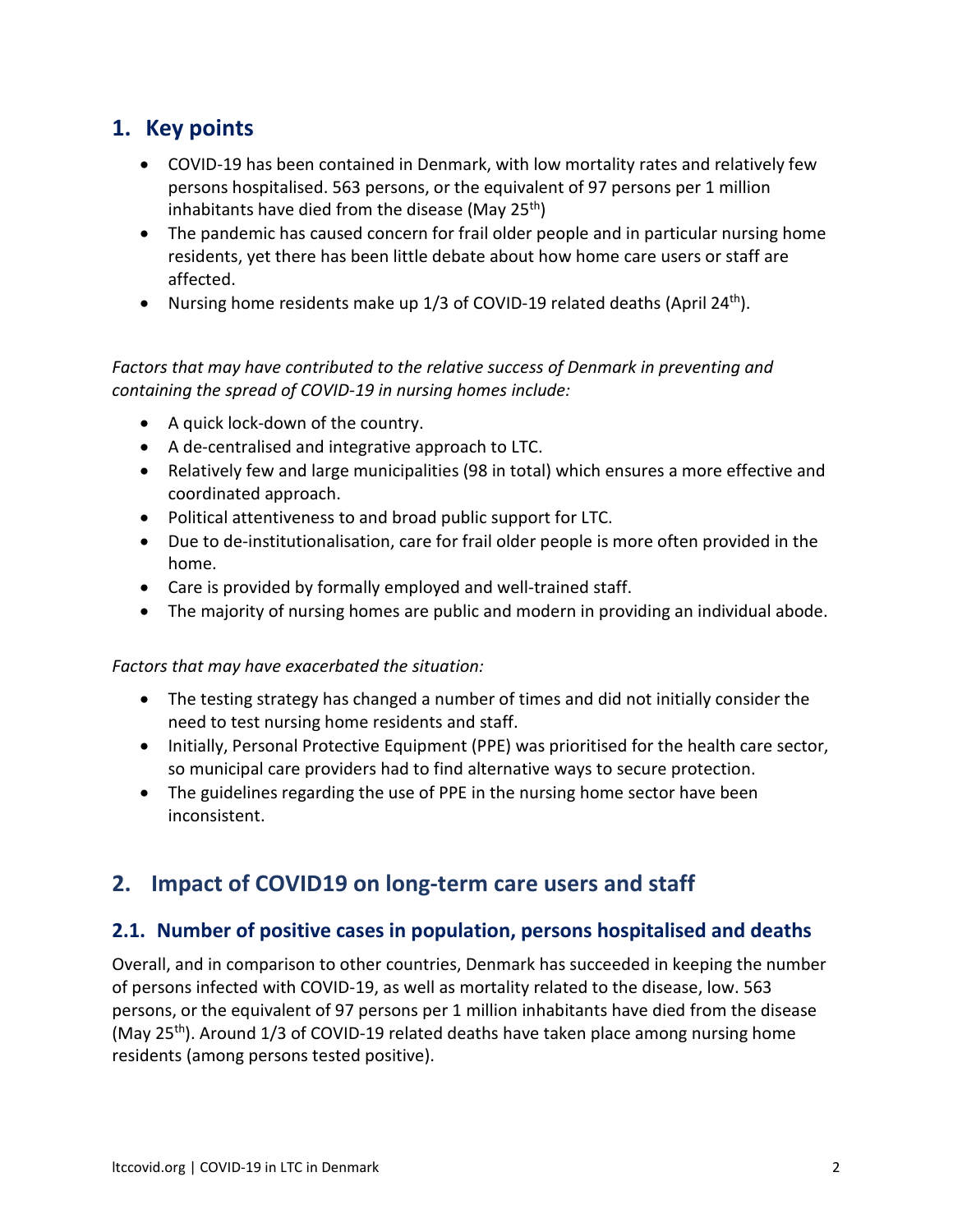#### **2.1.1. Test strategies**

The general strategies for testing have changed a number of times in Denmark, leading to some criticism for lack of transparency or evidence-based practice. The initial test strategy, introduced in early March, was aimed at preventing the disease from spreading, a so-called confinement strategy. This took place by testing persons who might have been exposed to the disease, even if they did not have symptoms. These were typically persons who were exposed during travelling.

As of March, 15th, the strategy changed to a mitigation strategy, targeting test measures to alleviate the consequences of the disease. Now only persons with symptoms were tested and following a referral from the GP. This led to concerns being raised such as from the WHO, which generally advised a more aggressive testing strategy. Nationally it sparked a debate that the new test strategy was a pragmatic and not a health-based decision, mainly due to a lack of testing equipment. In the period of May  $1^{st}$ -May  $12^{th}$ , the number of daily tests was fluctuating between 4-15,000.

On May 12<sup>th</sup>, a new and more aggressive testing strategy was introduced, where persons without symptoms are also to be tested. The capacity was set to 20,000 persons on a daily basis and the ambition was to increase this number over time. This would make Denmark a country with one of the highest number of tests per inhabitants.

There are two tracks in the new strategy:

- A health track, which includes testing of persons with symptoms, as well as employees of hospitals and nursing homes and patients admitted to hospital, even if they do not have symptoms. The test will take place at regional hospitals. The capacity is 10,000 daily tests.
- A societal track, which includes testing of persons without symptoms. Testing takes place in 16 specially set-up tents around the country, some of them with a drive-in facility. The capacity is for an additional 10,000 daily tests. Initially, only those aged 18- 25 years old could asked to be tested. This included around 600,000 persons and 4,500 persons were tested during the first day. During the first week, other age groups were included and, as of  $25<sup>th</sup>$  May, there are no age limitations.

In combination with the new testing strategy, the health authorities have also introduced new and trust-based measures to confine the disease. This includes a policy of encouraging those with COVID-19 to self-quarantine. The municipality must offer a place at a hospital, hotel or similar, if the person is unable to be at home. Finally, persons who have tested positive must inform other persons with whom they have been in contact with, who are then supposed to take two tests. Call centres operated by the health authorities can assist the person. Concerns have been voiced that this voluntary system will not be efficient.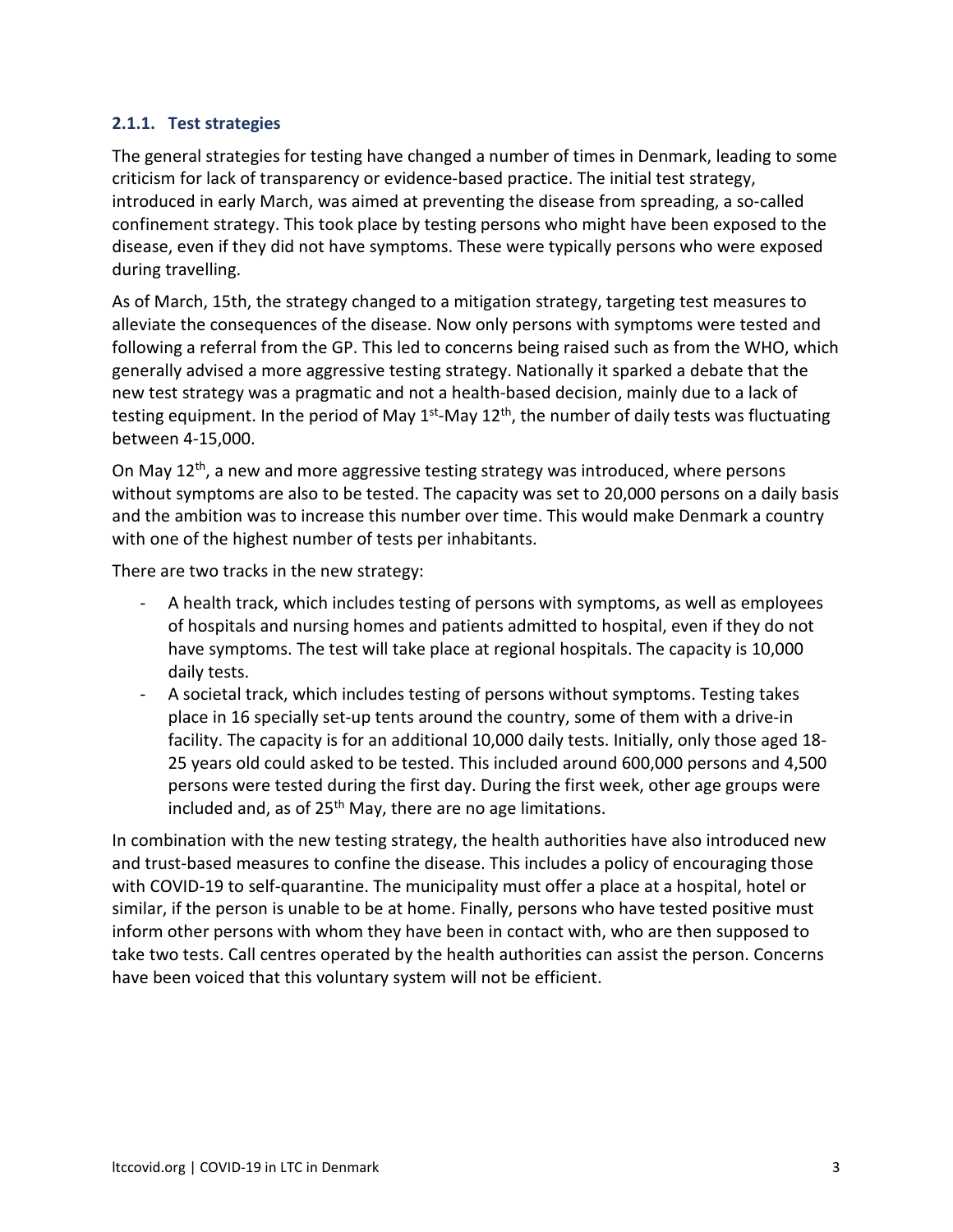## **2.2.** Positive cases<sup>1</sup>

As of 25 May 2020, 458,305 persons have tested positive for the COVID-19 virus in Denmark. This constitutes 7.9% of the total population (5,822,763 persons). In all, 546,621 tests have been conducted (i.e. some have been tested more than once). Persons aged 70+ constitute 13.7 % of those tested.

Among those tested, 11,387 persons had a positive result, or 2.5% of all those tested. There has been no considerable increase since restrictions were partly lifted from mid-April and onwards. In late April, the so-called reproduction rate was at 0.9, dropping to a present level of 0.7 (11 May).

Of those infected, men constitute 42.4% and women 57.6%. Overall, people aged 70 or more constitute 17.4% of those who tested positive. Among those tested in the age group 70-79 years, 2.5 % were tested positive, in the age group 80-80 years 3.9% and among the 90+, 4.6 % tested positive.

Even when considering the different number of inhabitants across municipalities, the majority of positive cases are found in the more densely populated region of Copenhagen. Other regions have very few positive cases and consequently have closed down their newly set-up Corona hospital units. In the municipal map of positive cases in Figure 1, the Copenhagen region again stands out, but also some of the 98 other municipalities have a relatively high number of positive cases per 100,000 inhabitants.

<span id="page-3-0"></span><sup>&</sup>lt;sup>1</sup> Unless otherwise indicated, the following figures are updated 25 May 2020 fro[m https://www.ssi.dk/sygdomme](https://www.ssi.dk/sygdomme-beredskab-og-forskning/sygdomsovervaagning/c/covid19-overvaagning)[beredskab-og-forskning/sygdomsovervaagning/c/covid19-overvaagning](https://www.ssi.dk/sygdomme-beredskab-og-forskning/sygdomsovervaagning/c/covid19-overvaagning)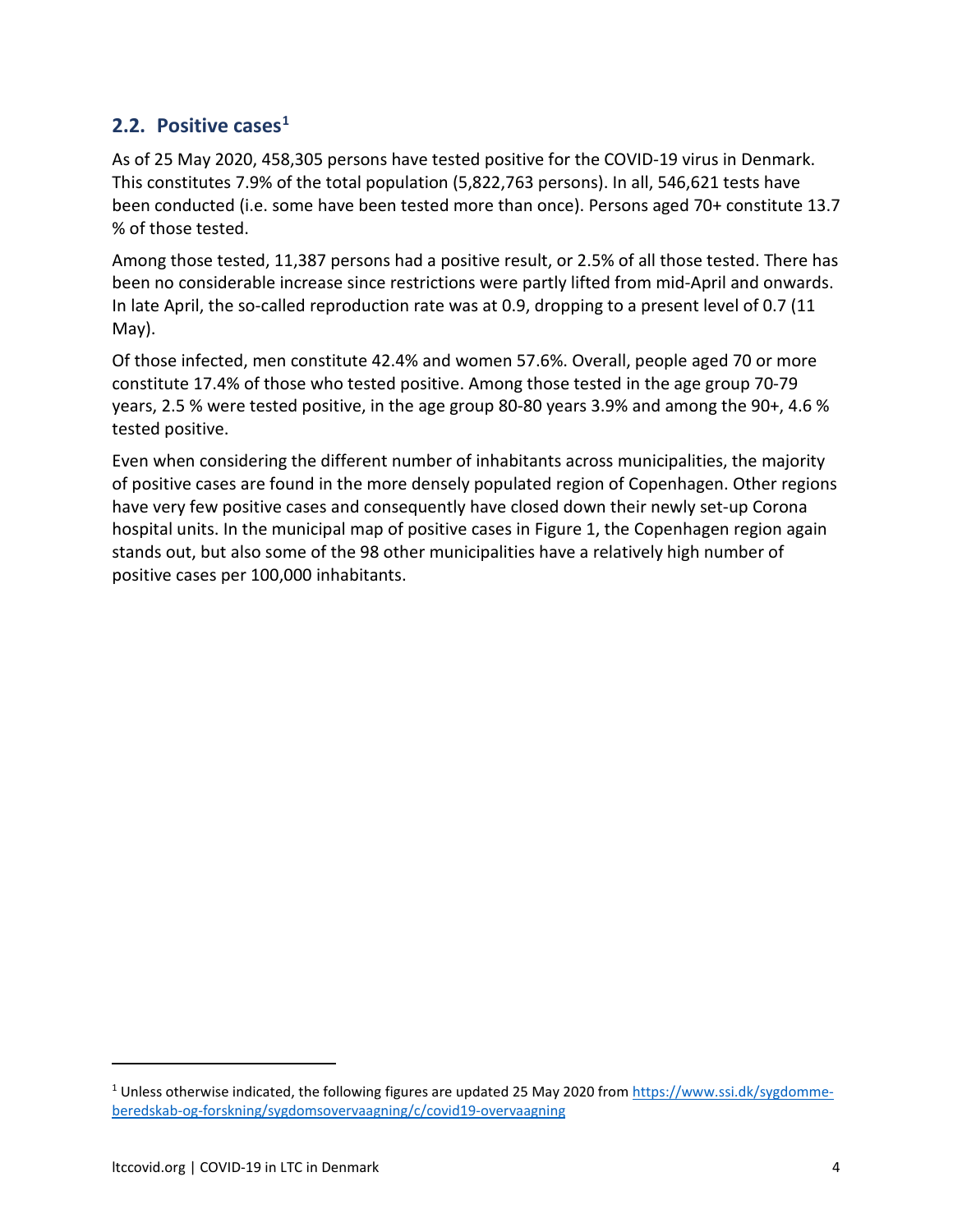**Figure 1. Number of COVID-19 cases per 100.000 inhabitants (cumulative incidence), municipalities, with zoom in on the capital region of Copenhagen in top right corner**



*Source: Statens Serum Institut, COVID-19 i Danmark. Epidemiologisk overvågningsrapport[, https://www.ssi.dk/sygdomme](https://www.ssi.dk/sygdomme-beredskab-og-forskning/sygdomsovervaagning/c/covid19-overvaagning)[beredskab-og-forskning/sygdomsovervaagning/c/covid19-overvaagning](https://www.ssi.dk/sygdomme-beredskab-og-forskning/sygdomsovervaagning/c/covid19-overvaagning) Downloaded 25 May.*

There is also variation across municipalities where the new confirmed cases within the last 7 days are found, Figure 2. The initial epicentre for the break out in North of Zealand appears to have a relatively high number of new confirmed cases. Again, this may be due to a higher test intensity.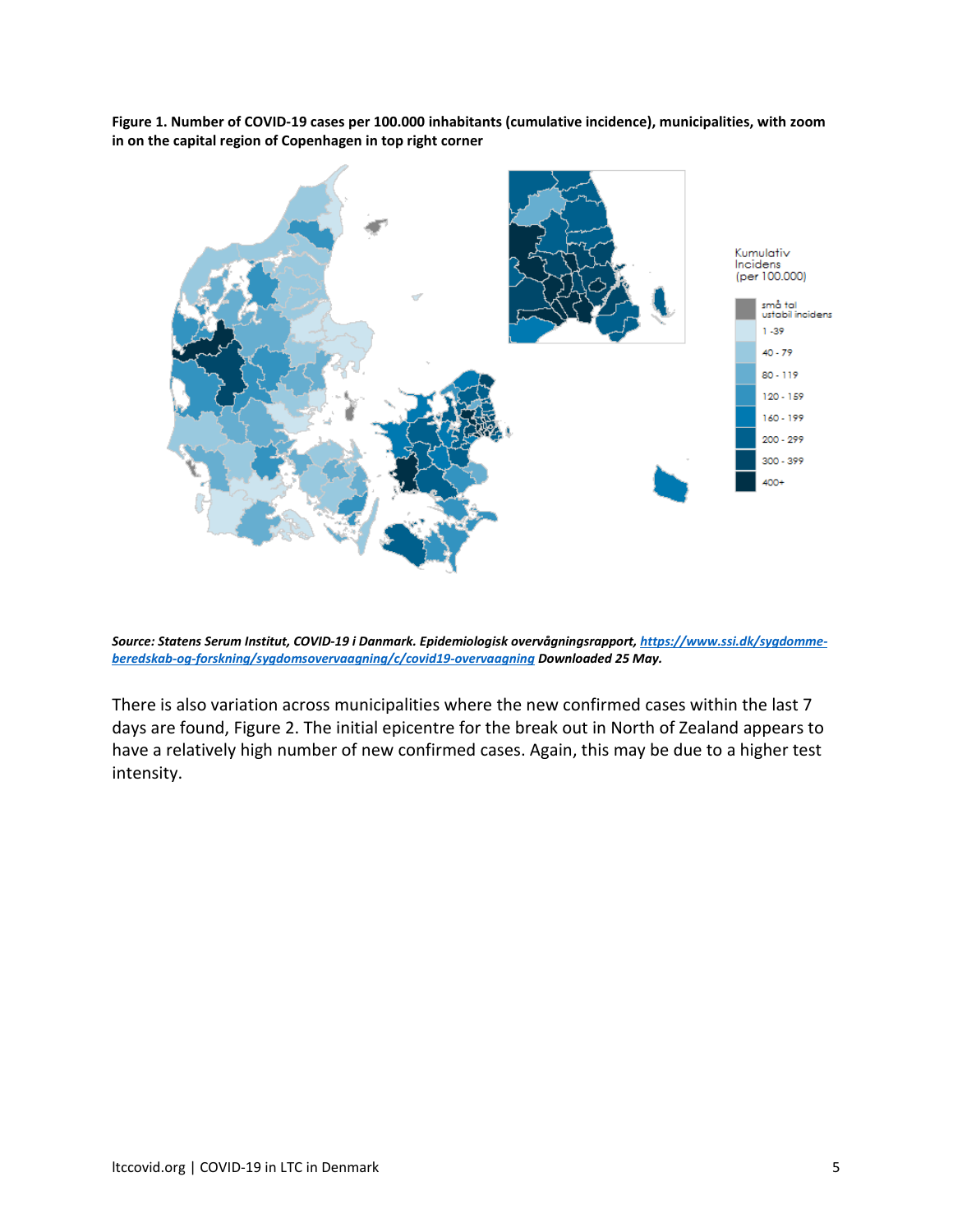**Figure 2. Number of new confirmed cases of COVID-19 per 100.000 inhabitants within the last 7 days, per municipality, with zoom in on the capital region of Copenhagen in top right corner.** 



*Source: Statens Serum Institut, COVID-19 i Danmark. Epidemiologisk overvågningsrapport[, https://www.ssi.dk/sygdomme](https://www.ssi.dk/sygdomme-beredskab-og-forskning/sygdomsovervaagning/c/covid19-overvaagning)[beredskab-og-forskning/sygdomsovervaagning/c/covid19-overvaagning](https://www.ssi.dk/sygdomme-beredskab-og-forskning/sygdomsovervaagning/c/covid19-overvaagning) Downloaded 25 May.*

#### **2.2.1. Hospitalisation**

At present, 116 persons across all ages are hospitalised (-91 persons since May 7). Since the peak in hospitalisations in late March, the number of persons who are admitted to hospital on a daily basis has steadily declined. However, some patients have had very long periods of hospitalisation, a few up to 2 months.

In total, 2,242 persons infected with COVID-19 have been hospitalised, or the equivalent of 19.7% of those tested positive. This percentage seems to be stable over time.

The risk of being hospitalised increases with age, although there is a tendency for this to decline among the oldest-old: among the 20-29-year-olds, 3% of those tested positive and have been hospitalised, while the figure is 60% for the 70-79-year-olds, 61% for the 80-89-year-olds and 52% for the 90+.

62% of those who were hospitalised had other diseases. There is a pattern of the incidence of co-morbidity increasing among the older patients: e.g. 23% of the hospitalised patients aged 20-29 years had comorbidity, while this was the case for 75% for the 70-79-year-olds, 80% of the 80-89-year-olds and 88% for the age group 90+.

The need for intensive care is less than first anticipated and continues to drop. Of those who have been hospitalised, 3% have been admitted to an intensive care unit. At present, 20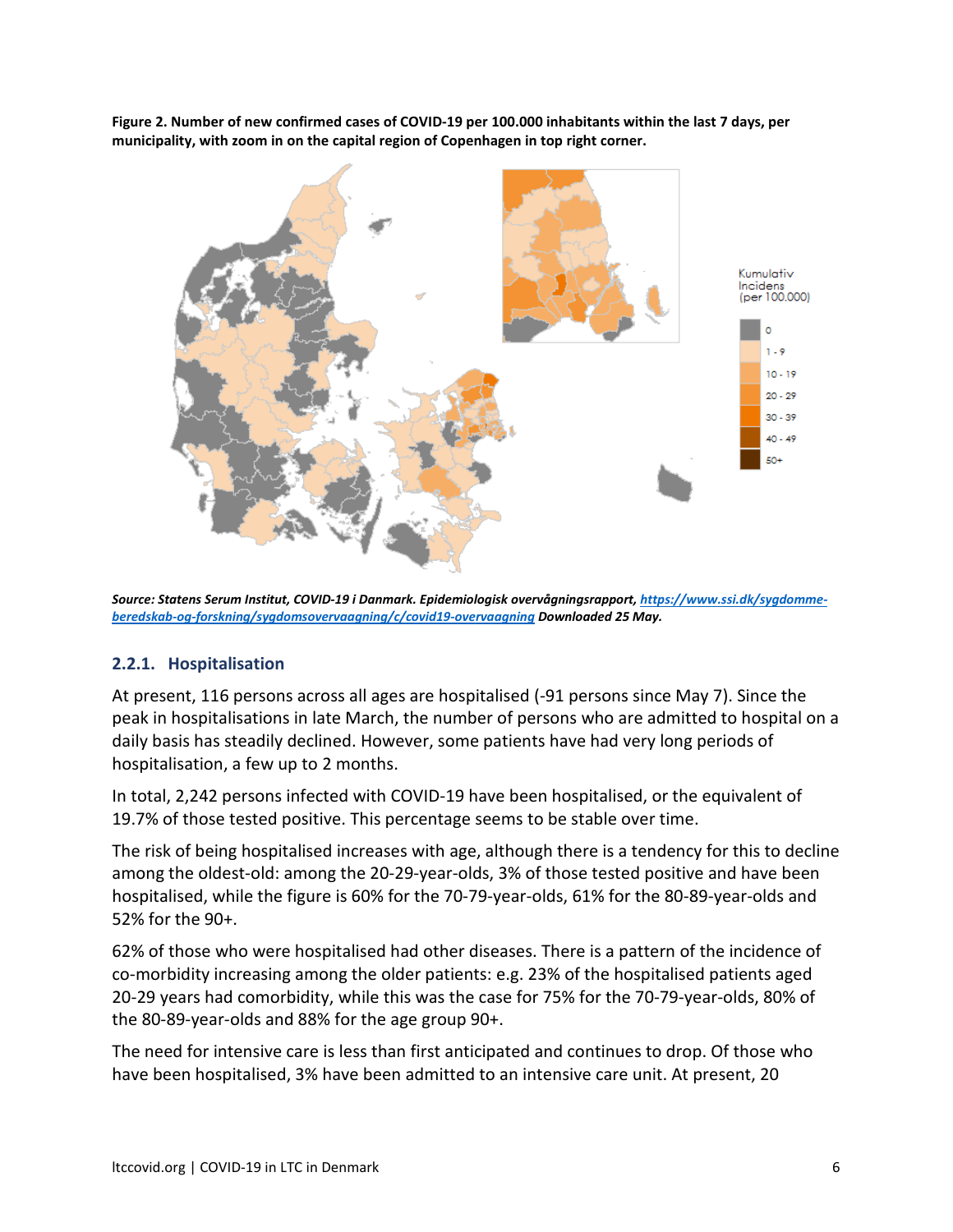patients are in an intensive care unit (-1 person since the day before) and of these 16 patients are treated with a ventilator (-1 person since the day before).

#### **2.2.2. Mortality**

Among those infected, in total 9,964 persons (87.52%) are reported to have recovered and 563 (5.0 %) have died (Case Fatality Rate), see Figure 3, which provides numbers up to late May.<sup>1,[2](#page-6-0)</sup> The majority of deaths are within the capital area of Copenhagen (324 persons).

Due to the initial testing strategy, the actual mortality rate (Infection Fatality Rate) is estimated to be under 1%, since persons with none or milder symptoms were previously not tested. For healthy persons under 70 years of age, the IFR in Denmark is estimated to be 0.082% (1st May).<sup>[3](#page-6-1)</sup>

**Figure 3. Cumulative no. of COVID-19 related deaths, according to date of dying (May 27th)**



*Source: Statens Serum Institut, COVID-19 i Danmark. Epidemiologisk overvågningsrapport, <https://www.sst.dk/da/corona/tal-og-overvaagning> Downloadet May 27th, 2020.*

The daily number of deaths due to COVID-19 has dropped since end-March, see Figure 4, following the introductions of national restrictions in mid-March.

**Figure 4. Number of deaths due to COVID-19, according to date of death**

<span id="page-6-0"></span><sup>&</sup>lt;sup>2</sup> This includes persons dying within 30 days of having been tested positive for COVID-19. However, there may be another cause of death. Persons who die without having been in contact with the health care system and therefore have not been tested, are not included in this number.

<span id="page-6-1"></span><sup>3</sup> [https://www.ssi.dk/aktuelt/nyheder/2020/covid-19-epidemien-har-indtil-nu-kun-fort-til-meget-begranset-](https://www.ssi.dk/aktuelt/nyheder/2020/covid-19-epidemien-har-indtil-nu-kun-fort-til-meget-begranset-overdodelighed-i-danmark)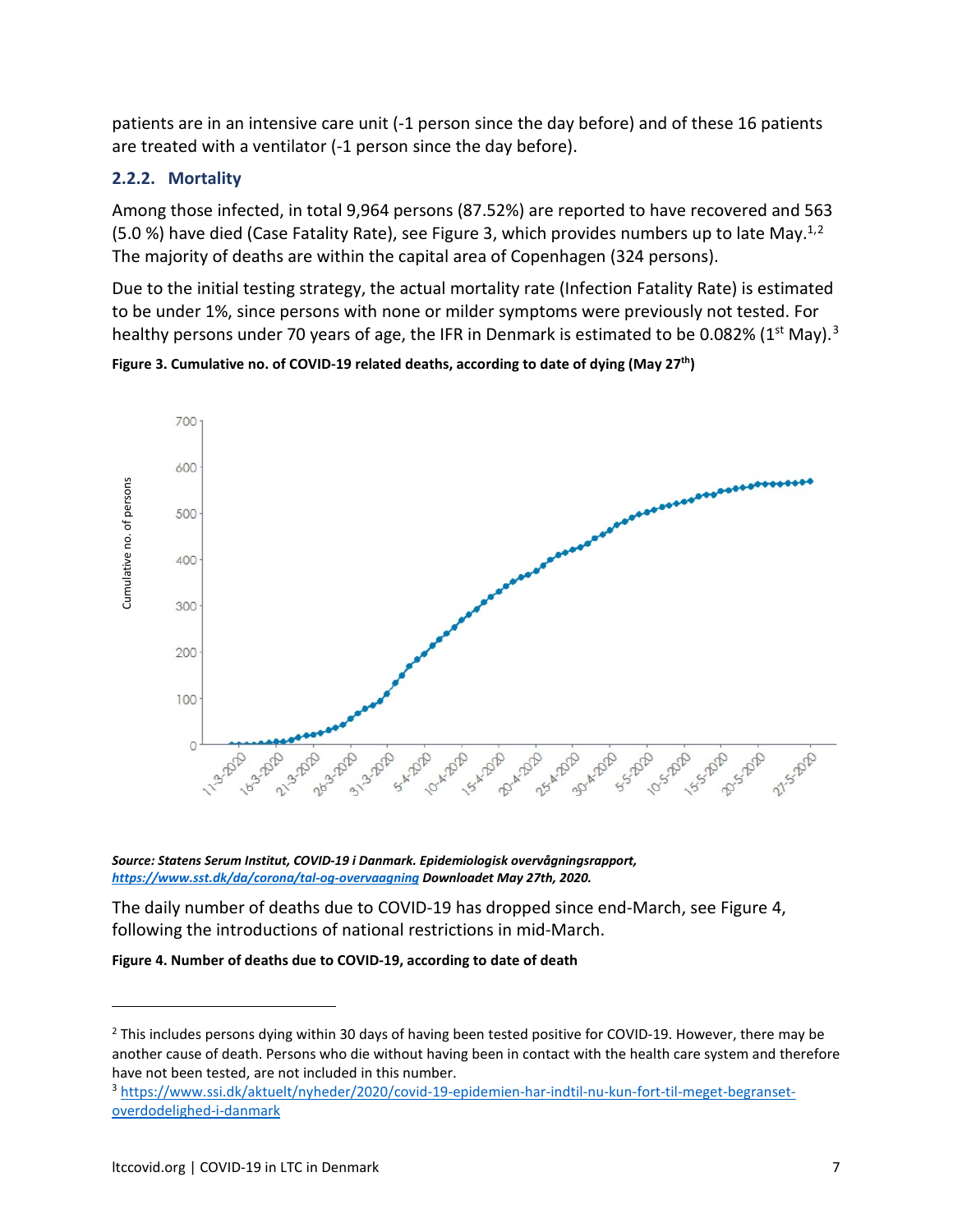

*Source: Statens Serum Institut, COVID-19 i Danmark. Epidemiologisk overvågningsrapport[, https://files.ssi.dk/COVID19](https://files.ssi.dk/COVID19-overvaagningsrapport-07052020-8t4k.%20Downloadet%2025%20May%202020) [overvaagningsrapport-07052020-8t4k.](https://files.ssi.dk/COVID19-overvaagningsrapport-07052020-8t4k.%20Downloadet%2025%20May%202020) Downloadet May 25th 2020.* 

Among those COVID-19 patients who have died, 84% had comorbidities. Again, this was more common among those 70+.

A special analysis of the mortality rate from 30 April reported that there has been only a slightly higher excess mortality in Denmark due to COVID-19: relative to the same period of approximately 4 months the year before, a more or less similar number of persons died in 2020. The number of deaths was slightly higher only in weeks 14 and 15 (17 and 7 persons respectively).3

## **2.3. Rates of infection and deaths in the LTC sector**

In Denmark, the concern about the spread of COVID-19 in the long-term care sector has mainly focussed on the residents in the nursing care sector and less so on protecting staff employed there – or indeed on how the disease affects home care users. There are 932 nursing homes in Denmark, with approx. 41,000 residents, or the equivalent to 3.6% of the population aged 65 and over. Despite being dependent on frequent visits to their home, home care users have not been singled out as a particular group at risk, nor have the staff working there. There is a relatively high proportion of older persons in Denmark who receive home care, 11% among the 65+. General reports are that the provision of home care has gone down, due to users themselves cancelling and also because domestic services have been cancelled. place at the number of courses at the nursing home residents and start. Since and not in the nursing home residents and  $\mathcal{P}(\mathcal{P}(\mathcal{P}, \mathcal{P}, \mathcal{P}, \mathcal{P}, \mathcal{P}, \mathcal{P}, \mathcal{P}, \mathcal{P}, \mathcal{P}, \mathcal{P}, \mathcal{P}, \mathcal{P}, \mathcal{P}, \mathcal{P}, \mathcal{P$ 

#### **2.3.1. Test strategies and results among nursing home residents and staff**

In the early days of the outbreak of COVID-19, persons aged 65 years and over could be referred to a test, even with only mild respiratory symptoms but there was no particular testing strategy for nursing home residents and staff. Since 27 April, residents and staff without symptoms could also be tested if there was an outbreak in the nursing home. Testing must take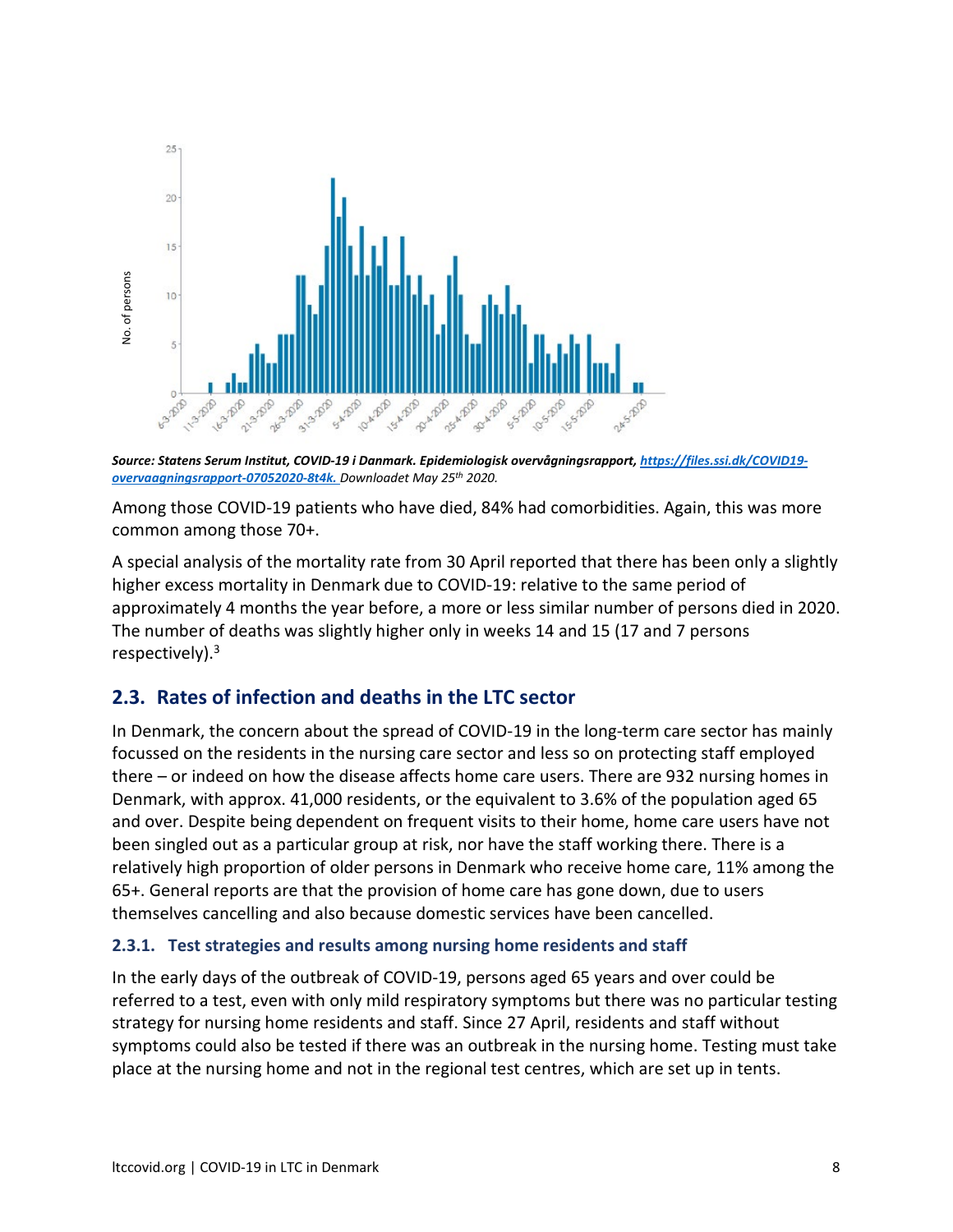Some municipalities encouraged nursing home staff to be tested. In one case, the voluntary test led to the identification of a positive case among a member of staff who had otherwise no symptoms. Subsequently, the nursing home was closed down for visitors and all residents and staff underwent the test[.4](#page-8-0)

If a resident is hospitalised due to COVID-19 and recovers, no new test will be performed before the person again enters the nursing home. According to the guidelines from the health authorities, a person is considered to be disease-free after a period of 48 hours without symptoms. This policy of not re-testing has been criticised by medical experts for increasing the risk of spreading the disease among other residents, especially because residents may behave in a way which further increases the risk of infecting others. For instance, if the resident has dementia and becomes agitated or distressed. The experts point to the accumulation of evidence that a symptom-free person may continue infecting other persons over longer periods of time. [5](#page-8-1)

Data on testing results and mortality among nursing home residents was published 24 April and has not been repeated since.<sup>[6](#page-8-2)</sup> This shows that, since the outbreak of the epidemic, 3,414 (8%) residents at 739 (79%) nursing homes had been tested in 97 out of 98 municipalities by that date.

Among those tested, 445 residents (12%) from 88 nursing homes in a total of 45 municipalities were infected. The average age of those tested positive was 81 years, ranging from 41-97 years.

In 9% of the nursing homes, there was at least one resident with the disease. Nursing homes in larger municipalities such as Copenhagen and Frederiksberg have been hit the most. Most nursing homes had under 5 confirmed cases. However, 13 nursing homes had 10 or more cases.

There is ongoing work to try to collect statistics on the number of nursing home staff infected with COVID-19. In the meanwhile, the number of care staff reporting the disease as a workrelated injury gives an indication of the situation. On April  $24<sup>th</sup>$ , a new guideline underlined that COVID-19 would be regarded as a work-related injury if the person had been exposed to the disease and was tested positive.<sup>[7](#page-8-3)</sup> This gives the person an entitlement to claim for workers' compensation. As of May 21<sup>st</sup>, in total 242 persons had reported COVID-19 as a work-related injury, of these 42 persons were employed in a nursing home. The majority of all cases relate to specifically to the disease, while 9% relate to skin diseases caused by wearing Personal Protection Equipment (PPE). [8](#page-8-4)

<span id="page-8-0"></span><sup>4</sup> <https://www.tvsyd.dk/covid-19/endnu-et-plejehjem-ramt-af-coronavirus-160-medarbejdere-og-beboere-testet>

<span id="page-8-1"></span><sup>5</sup> [https://www.dr.dk/nyheder/indland/corona-patienter-sendes-tilbage-paa-plejehjem-uden-blive-testet-igen-det](https://www.dr.dk/nyheder/indland/corona-patienter-sendes-tilbage-paa-plejehjem-uden-blive-testet-igen-det-er)[er](https://www.dr.dk/nyheder/indland/corona-patienter-sendes-tilbage-paa-plejehjem-uden-blive-testet-igen-det-er)

<span id="page-8-2"></span><sup>6</sup> <https://files.ssi.dk/COVID19-epi-trendogfokus-24042020-3-bj69>

<span id="page-8-3"></span><sup>7</sup> <https://bm.dk/media/13601/vejledning-covid19-retsinformation.pdf>

<span id="page-8-4"></span><sup>8</sup> <https://www.aes.dk/da/Temaer/COVID-19.aspx>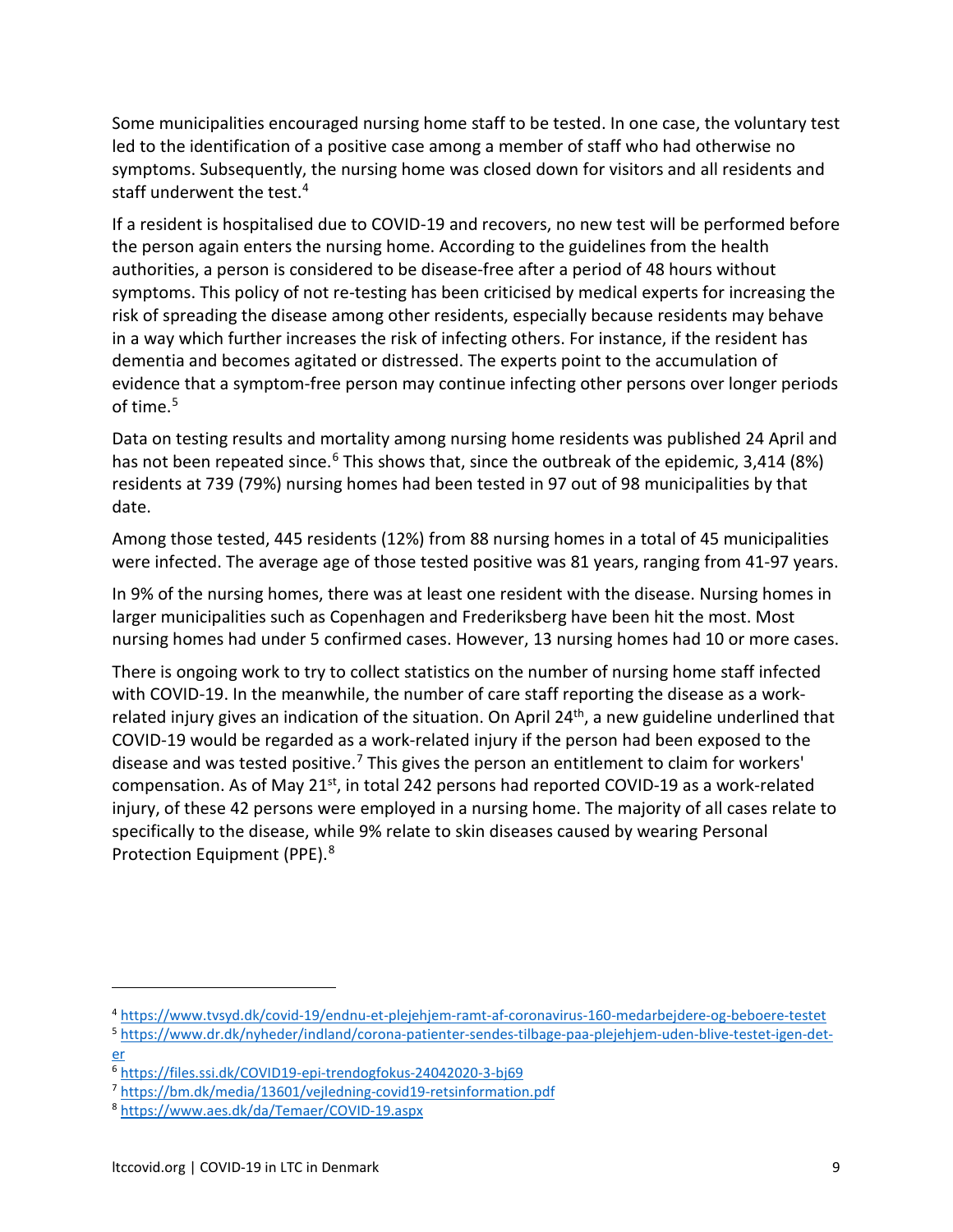#### **2.3.2. Mortality among nursing home residents**

The report from late April also documented that, among the 445 nursing home residents with COVID-19 infection, 133 (31%) have died, making up 1/3 of COVID-19 caused deaths in Denmark (at the time 394 persons). This only includes those tested which is why the number of COVID-19 deaths in nursing homes may be higher. If a person is suspected of having the disease, a test is performed post-mortem. The Danish College of General Practitioners has critizised this practise and suggested that the test should be conducted every time a resident dies in order to prevent an outbreak.<sup>9</sup>

There is no analysis on excess mortality at nursing homes.

Some nursing homes have been hit harder than others, but there is no evidence on factors which may have affected the entry and spread of the disease. In one nursing home, 9 of 36 residents died.

Among those residents tested negative (2,989 residents), 361 (12%) have died within 30 days of the test (presumably due to other causes).

So far there are no reports of COVID-19 related deaths among nursing home staff.

## **2.4. Population level measures to contain spread of COVID-19**

The first confirmed case of COVID-19 in Denmark was diagnosed February 27<sup>th</sup>. Early on, general recommendations have been to apply spatial distancing, self-quarantine and to maintain good hygiene, especially by frequent hand washing or disinfection. It was also recommended to sneeze in the arm pit and not in one's hands, to avoid shaking hands, clean the home more often and pay attention in situations with close contact with many people. However, it was (and still is) not recommended to wear a mask in public places or in situations with many people, as there was no evidence for the positive effect.<sup>[10](#page-9-1)</sup>

As the number of positive cases continued to grow, the authorities recommended to cancel or postpone large gatherings, initially with more than 1,000 persons, but as of March 11, just 100 persons. This meant that concerts, football matches and the like were cancelled. On March 10<sup>th</sup>, citizens were encouraged only to use public transport outside peak hours.

Denmark was one of the first countries to introduce a lock-down. This started on March 13<sup>th</sup>. All persons working in non-essential functions in the public sector were ordered to stay at home for two weeks. Private employers were encouraged to ensure that their employees could work from home. All public institutions, including secondary education and universities, libraries and museums closed down. Exams were cancelled.

Also, all non-essential travel was advised against and Danes who were abroad were recommended to return home. On March 14th, the Danish borders closed apart from the transportation of goods and people with a so-called legitimate reason for entering the country.

<span id="page-9-0"></span><sup>9</sup> https://ugeskriftet.dk/nyhed/derfor-tester-danmark-ikke-flere-afdode-corona

<span id="page-9-1"></span><sup>&</sup>lt;sup>10</sup> <https://www.dr.dk/nyheder/politik/sundhedsstyrelsen-undgaa-haandtryk-kys-og-kram>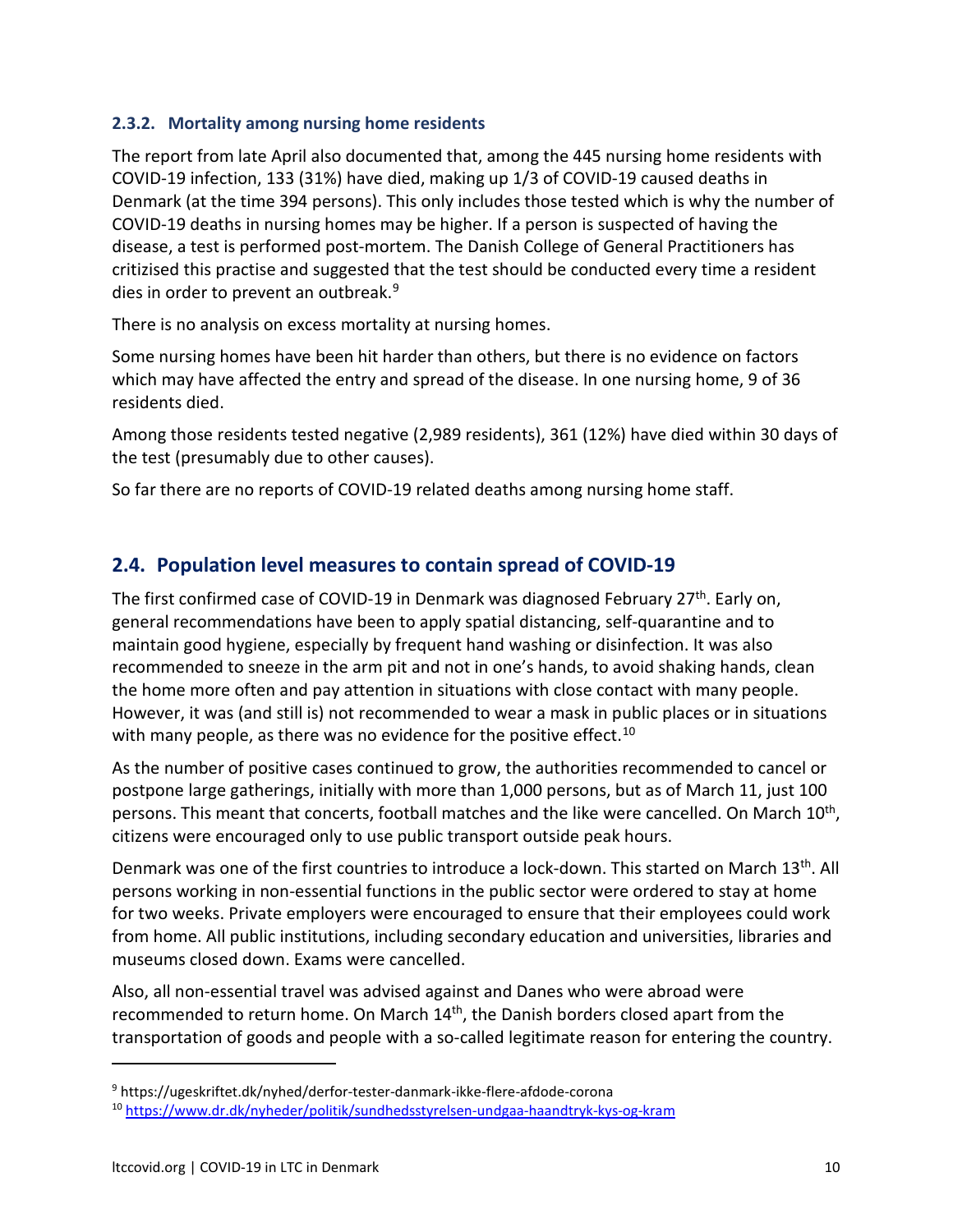Self-quarantine for 2 weeks was recommended if a person had visited a high-risk country and for health and social care staff this was a requirement since March 3rd.

A few days later, March 16<sup>th</sup>, primary and secondary schools as well as child care centres were closed. On March 18<sup>th</sup> it became illegal to for more than ten persons to gather at a time in public places. All shopping malls, night clubs, fitness centres, hairdressers and other services involving close physical contact were to close down. Restaurants could stay open only if they provided take-away meals.

On April  $15<sup>th</sup>$  the lock down was partly lifted as day care centres and primary schools for pupils in 0-6. grade opened up again but with more space per child and strict instructions on washing and disinfecting hands regularly. Graduating students in the upper secondary schools and at social and health care educational institutions were allowed back in school.

April 20<sup>th</sup> introduced the re-opening of hair dressers, beauty and massage parlours, spas, dental clinics, opticians, physiotherapists and similar services. On May 10<sup>th</sup> restaurants and cafés could re-open, while night clubs remained closed. The day after shopping malls opened.

Until May 10<sup>th</sup> the recommendations were to maintain 2 meters physical distance but this now changed to 1 meter.

On May 27<sup>th</sup> museums, theatres and the like re-opened, along with high schools and upper secondary schools. Universities remain closed as do night clubs and indoor sports facilities. Public employees in regions outside the capital and Sealand (Jutland, Fiona, Lolland and Falster) with fewer positive cases of COVID-19 could also return to work.

Currently, there is a discussion about the reasoning behind the lock-down and whether this was taken on grounds of epidemiological evidence or rather of political concerns.<sup>[11](#page-10-0)</sup>

# **3. Brief background to the long-term care system**

## **3.1. General features**

The foundation for long-term care services for older people in Denmark is the Nordic public service model, with the municipality being responsible for the organisation, financing and provision of health and social care services in nursing homes and at home. There is strong electoral support for long-term care for older people, stronger than for all other traditional welfare areas. In comparison to other countries, services are relatively affordable (or as is the case for home care, entirely free), attractive, available for all citizens, of high quality and flexible in the sense that they should be person-centered.

Nevertheless, important policy changes have taken place in Denmark in recent decades and with implications for the user in terms of accessibility to and quality of care, as well as for the informal and formal care provider in terms of quality of care work. Fewer older people over time receive home care services, which are now also mainly concentrated on the provision of

<span id="page-10-0"></span><sup>11</sup> <https://politiken.dk/indland/art7804674/Departementschef-bad-Brostr%C3%B8m-om-at-skrotte-sin-faglighed>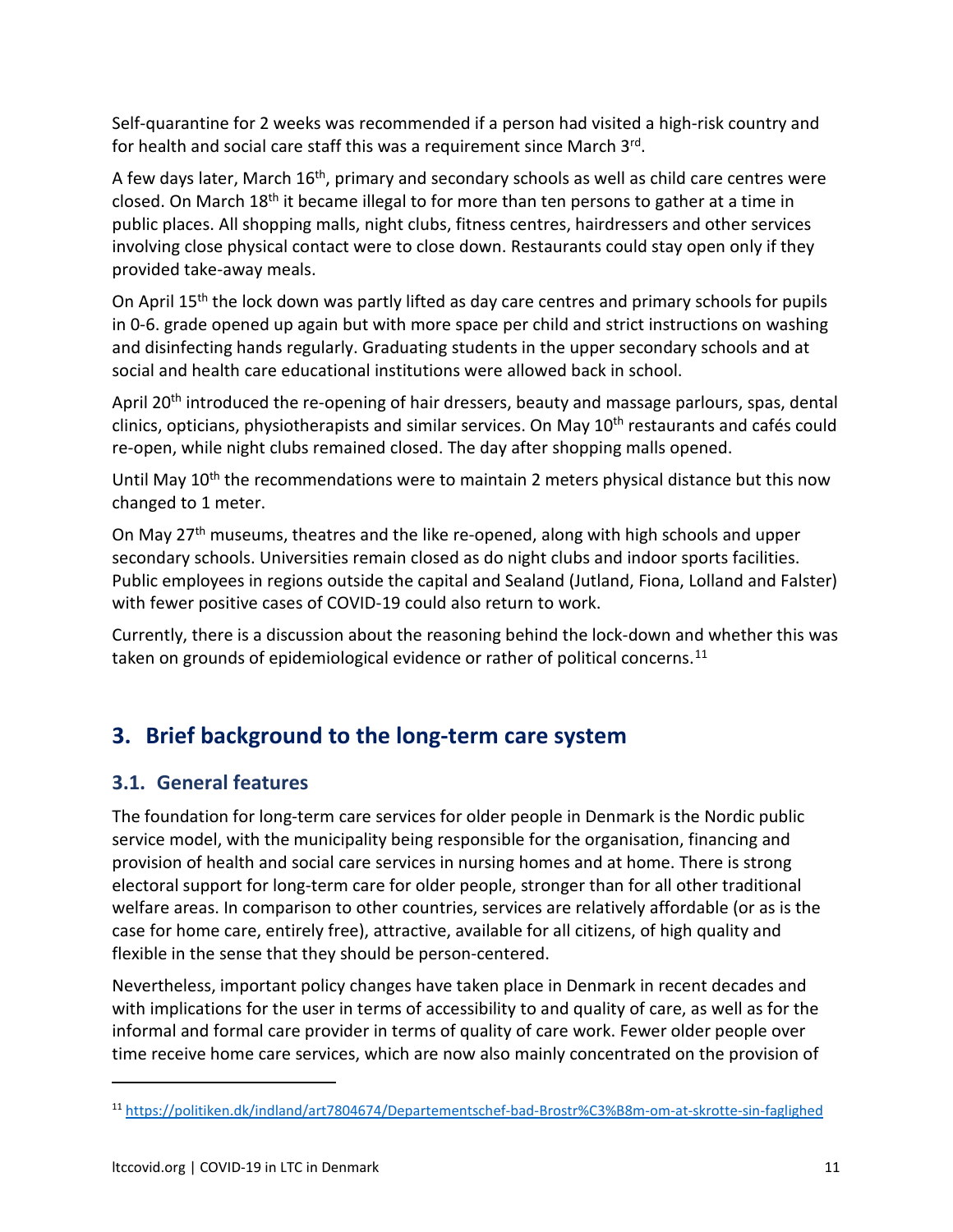personal care, such as bathing and getting dressed, and less on assistance with domestic tasks such as cleaning. The family seems also to a larger extent to have to step in and provide care for older people. With declining home care services, more and more older people with functional limitations need to rely on the family. Reforms have included the introduction of for-profit providers of care and the possibility to choose between providers. Today, around 1/3 of home care users use (free) for-profit home care. Working conditions for staff in nursing homes and home care is a concern, with 4 in 10 care workers seriously considering quitting their job.

Also, the structural reform of 2007 changed the landscape for the organisation of long-term care services in Denmark, reducing the number of municipalities from 275 to 98. This reform not only created bigger administrative units and population groups for the provision of social services, it also resulted in a change of division of responsibility, so that the municipalities today are in charge of the rehabilitation and training of older people who are being discharged from hospital. Previously, the administrative unit of the regions were responsible for this task. This ensured that the municipalities changed their priorities to more preventive measures and health-oriented interventions. At the same time, the central responsibility for LTC was transferred from the Ministry of Social Affairs to the Ministry of Health, again underlining the health approach. One example of this is the launching of the national action plan of the older medical patient in 2016, which ensures that regions and local municipalities have the same focus. It includes a series of initiatives grouped into eight focus areas: earlier detection and more timely measures; stronger trauma functions in municipalities; better qualification of staff in municipal home nursing; additional funds to avoid over-booking of hospitals; more outreach functions and counselling, from hospitals to municipalities and GPs, more integrated measures; medicine reviews; and better digital collaboration about complex cases.

Overall, the structural reform has presumably led to a higher degree of efficiency and professionalism in the delivery of local services (according to top administrators in the municipalities)<sup>[12](#page-11-0)</sup>. It has also led to some degree of centralization and re-scaling of the service delivery in that smaller nursing homes in local communities closed down.

Part of the story of LTC in Denmark is also that this sector and its user group receive large public support. In surveys among the electorate, LTC is repeatedly mentioned as the most important public service, in competition with schools, day care centers, libraries etc. Also, older people and their needs as well as the needs of informal carers are strongly advocated for by Dan Age (Ældre Sagen), a non-profit organisation. Around 900,000 persons, or 16% of the population, are members of this organization.

<span id="page-11-0"></span><sup>12</sup> https://www.altinget.dk/artikel/reformen-der-forandrede-danmark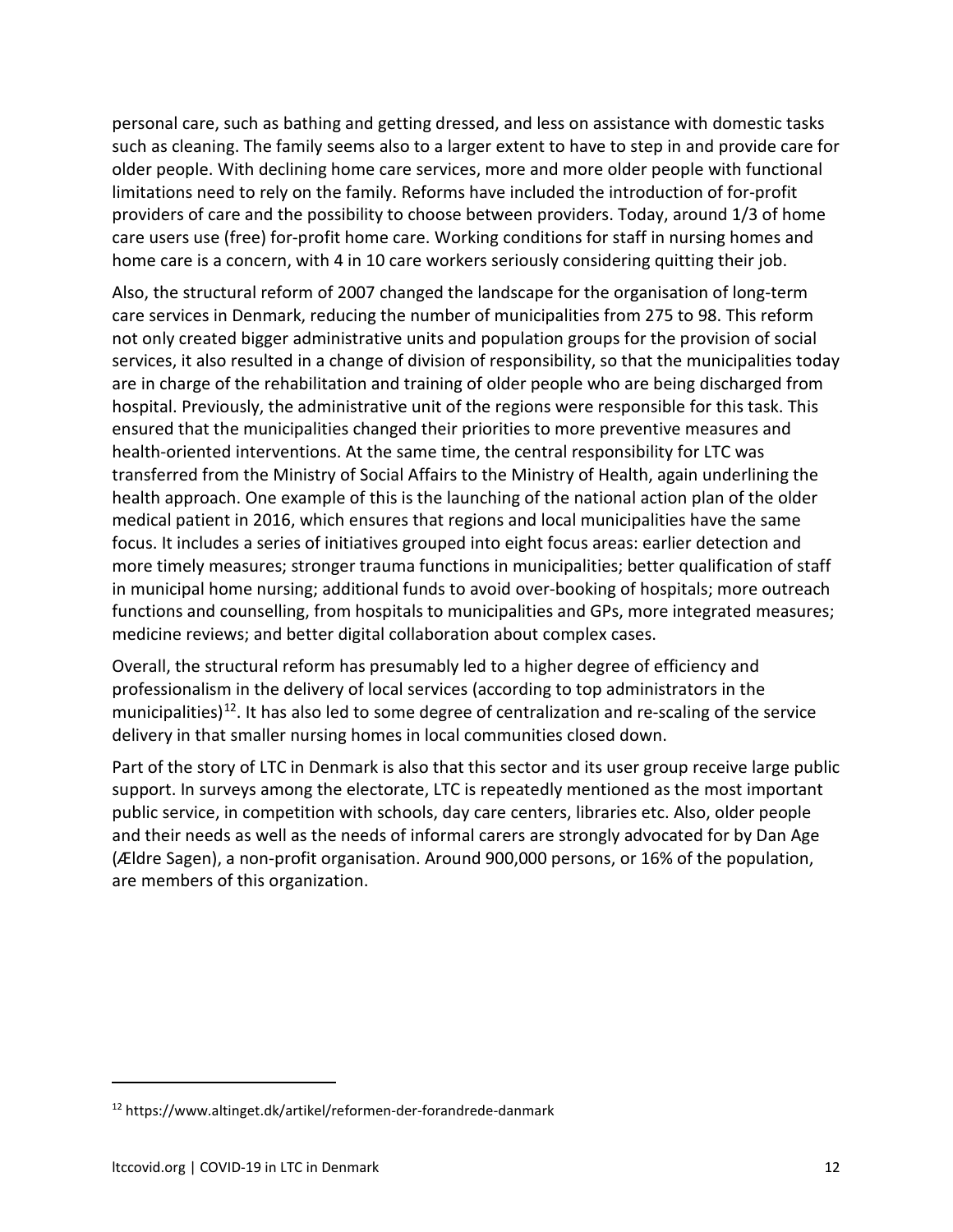## **3.2. Long-term care policies and objectives**

Long term care for older people in Denmark is framed, not least, by the policy of deinstitutionalization which was introduced in the early 1970s (længst muligt i eget hjem). This policy favoured care in the home, or so-called community care, over care in an institution.

Compared to other Nordic countries, Denmark is more generous in its home care policy, measured in terms of the proportion of people receiving home help vis-à-vis institutional care in a nursing home (Table 1). Fewer older people in Denmark live in either nursing homes or serviced housing and a higher proportion receive home help than is the case in the other Nordic countries.

The number of persons 80+ receiving home care services in Denmark has decreased to 33.9% in 2018. This is not necessarily due to improvements in health and functional ability but seems to be a consequence of policy changes such as targeting home care to the frailest among the older population (Rostgaard and Matthiessen, 2019). Also, slightly fewer persons 80+ today live in a nursing home among the 80+, 11.8% (2017), a drop from 13.2 in 2012 (not including serviced housing).

| Table 1. Long term care, home help and nursing home/serviced housing, % of population 80+, Nordic countries, |           |                           |  |  |  |
|--------------------------------------------------------------------------------------------------------------|-----------|---------------------------|--|--|--|
| 2014/2015                                                                                                    |           |                           |  |  |  |
|                                                                                                              | Home help | Nursing home care/Service |  |  |  |

|         | Home help | Nursing home care/Service<br>housing |
|---------|-----------|--------------------------------------|
| Denmark | 37.7      | 12.1                                 |
| Finland | 16.4      | 14.2                                 |
| Norway  | 21.5      | 20.8                                 |
| Sweden  | 24.0      | 14.1                                 |

*Note: 2014 for nursing home data and 2015 for home care data.* 

*Source: for home care in Denmark www.statistikbanken.dk/AED06, RESI01 og FOLK1A, and for other countries as well as nursing home NOSOSCO (2017) Health and health care of the elderly in the Nordic Countries - From a statistical perspective. Copenhagen: Nordic Medico-Statistical Committee.*

## **3.3. Qualifications**

Care in the home and in institutions is provided by formally trained care workers. In 2010 (latest available figures from Statistics Denmark), most municipal care workers were employed as Social Care and Health Helpers (Social- og sundhedshjælpere) (51%). The Social Care and Health Helper education has a duration of 19 months and focuses mainly on the provision of practical assistance. It includes a 20-week introductory basic course. The remainder of the program is a mix of practical training periods and school study, for example: Three school study periods, a total of 24 weeks, and two practical training periods, a total of 31 weeks.

Another 32% were employed as Social Care Assistants (Social- og sundhedsassistenter). The Social and Health Care Assistant education takes an additional 20 months and is also focused on the provision of personal care. This is to be taken on top of the Social Care and Health Helper training. The Social and Health Care Assistant training is a mix of practical training periods and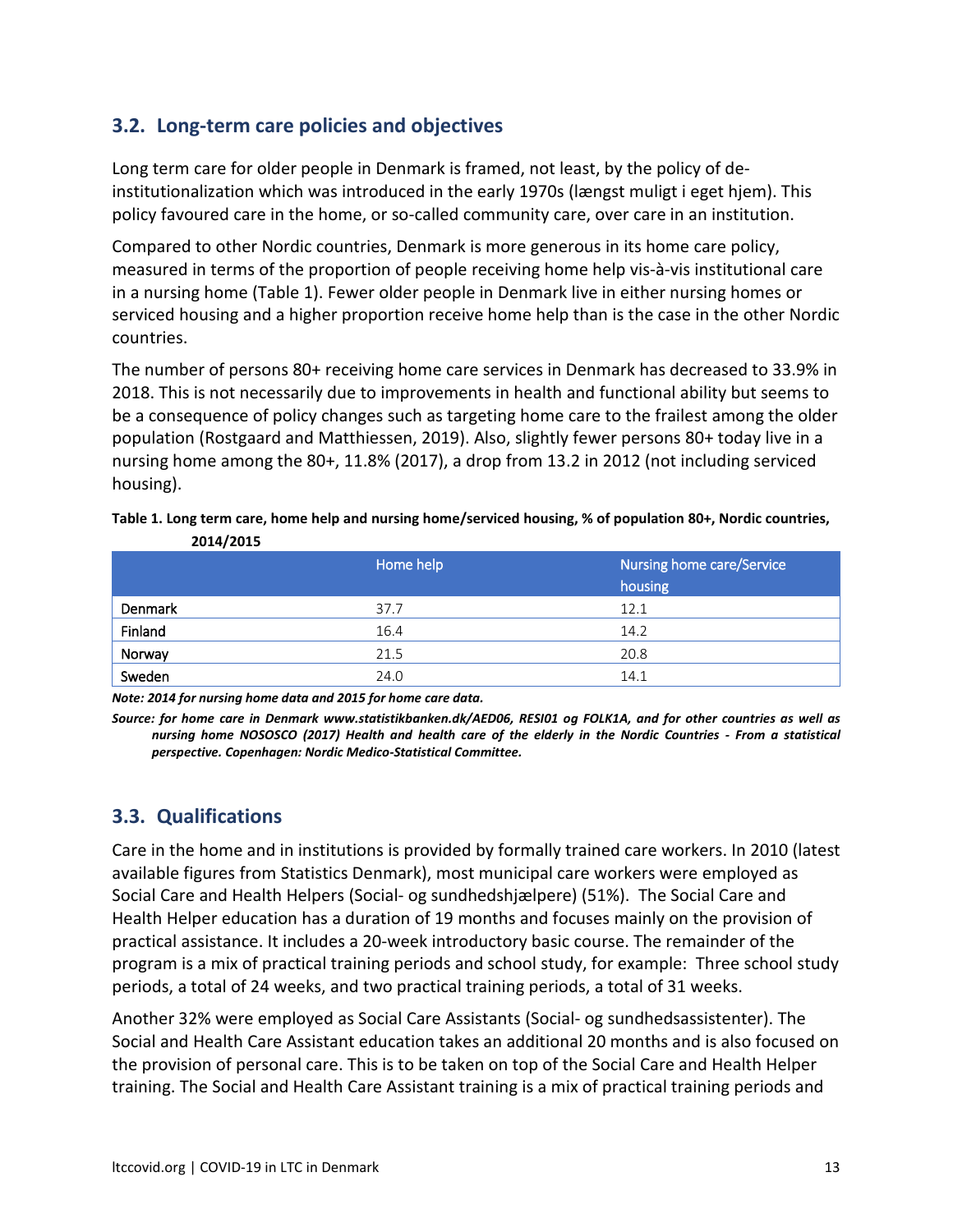school study, for example: Four school study periods lasting a total of about 32 weeks, and three practical training periods lasting a total of about 48 weeks. The aim is that all persons working with care should have taken at least the basic qualification program of a Social and Health Care Helper. In recent years especially, work tasks have become more medicalized which has favoured the position of the social and health care assistants.

The remaining care workers were either nurses (9%), physio and occupational therapists (4%) or social pedagogues (3%).

### **3.4. The home care sector**

The most common help with personal care and domestic tasks in the home is provided through the home care service. It is publicly organized and until 2003 also entirely publicly provided. Services are delivered mainly by formally trained care workers, with one year or more of training. Services are also free of charge, regardless of number of hours. In all other Nordic countries, the user is charged for home care services according to income level.

Home care in Denmark is provided on the basis of individual need, ideally not considering possible assistance from family members outside the household, and in the case of personal care, not considering the spouse either. As such, it is an individualized and universal care service.

Home help includes help with housekeeping and personal care, i.e. instrumental activities of daily living (IADL) task such as cleaning, laundering, bed making, and in some cases shopping also, and various activities of daily living (ADL) tasks such as assistance with toileting, dressing, bathing and hair combing. Psychological support may also be part of the provision of home help, e.g. time may be set for the home helper to comfort a person who has lost a spouse or otherwise is in a life crisis.

Despite home care services having constituted the core social care provision in Denmark, not least due to the above-mentioned policy paradigm of de-institutionalisation which has dominated since late 1980s, considerably fewer older people in Denmark over time receive home care services. Since 2008, there has been a reduction of 20 per cent in the number of recipients aged 65+ and also a reduction in the number of 80+ of 18 % who receive home care services. This is despite a general increase in the older population of more than 115.000 persons 65+ since 2008 (Statistics Denmark, 2013).

Looking at the proportions of older people receiving home care, 11,4 % among the 65+ and 33.9 % among the 80+ receive such services today, where the proportion was 19.1 % and 49.8 % respectively in 2008 (Table 2), and far from the level in mid-1990s where one in four of the 65+ received home care (Rostgaard and Fridberg, 1998). There is also a considerable decline in the average number of hours delivered.

| Table 2. Proportion of older people receiving home help, Denmark, 65+ and 80+, 2008-2018. |  |
|-------------------------------------------------------------------------------------------|--|
|-------------------------------------------------------------------------------------------|--|

|        | 2008           | $\sim$ 2012 |  | 2013 2014 2015 2016 2017 2018                  |  |  |
|--------|----------------|-------------|--|------------------------------------------------|--|--|
| $65+$  | $\vert$ 19,1   |             |  | 14,3   13,2   12,7   12,2   11,9   11,5   11,4 |  |  |
| $ 80+$ | $ 49,8\rangle$ | 42,4 39,9   |  |                                                |  |  |

*Source: Danmarks statistik, nd, 'Modtagere visiteret til hjemmehjælp, frit valg, efter område, ydelsestype, alder og tid'.*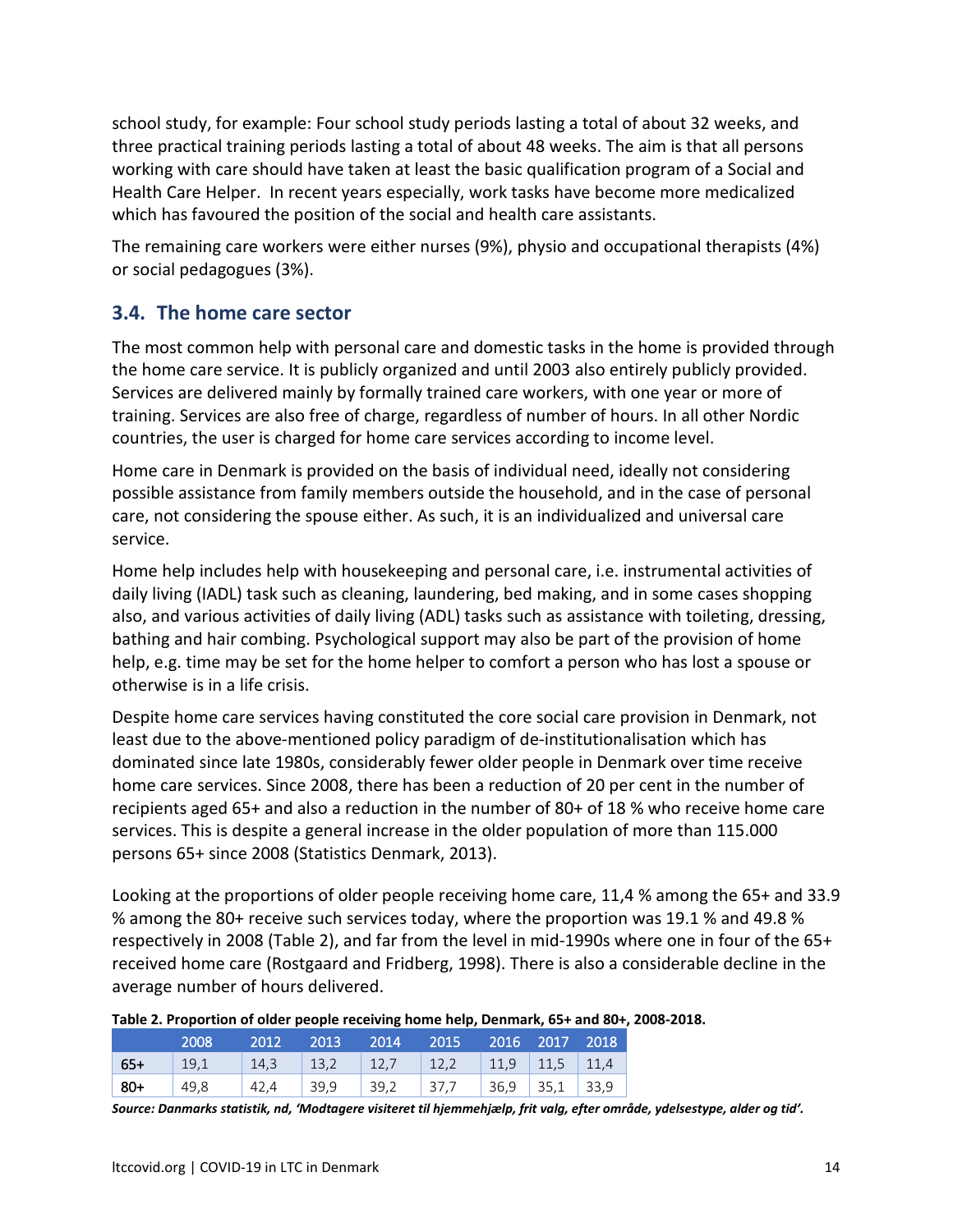This change could be due to better health and functional ability among both age groups, as described previously. However, self-reported health surveys do not report a similar improvement in the health situation, neither among the 65+, nor the 80+ (Lauritzen, 2012) to suggest that the drop in provision may also be partly due to the new reablement policy of offering 'active' training instead of traditional 'passive' care. The change quite likely reflects changes in service standards as most municipalities have cut down their offer, especially in terms help with cleaning (Rostgaard and Matthiessen, 2019).

One of the changes in the take-up of home help has also been the polarisation of resources, whereby more users get only a little help and more get more help, i.e. a practise of combined intensification and spreading of resources. This is not a nationally formulated strategy, but has been the practice of local governments to keep up with demand. As a result, many older people receive help with domestic tasks only fortnightly or only every third week and often for a duration of only ½ hour, compared to the early 1990s where it was not unusual to receive cleaning several times a week (Hansen et al, 2002). For many users this help has become symbolic as it is not possible to provide much help within this short amount of time. One indication of this is the proportion of home help hours dedicated to practical assistance tasks which has gone down from 23 % to 17% of total hours from 2008 to 2015. $^{13}$  $^{13}$  $^{13}$ 

Around one in three users of home care today chose a private, for-profit provider and a mixed market of care has thus been realised since the introduction of free choice of home care providers in 2003. Over time, those with practical care only make most use of for-profit providers (46% in 2015). However, over time also the frailest users, and thus those using personal care, have increasingly favoured for-profit providers. Among these users, the proportion using a private, for-profit provider is 33% of all home care recipients and 8% among those receiving personal care only (2015). Some levelling out has taken place in recent years, presumably due to a number of bankruptcies in the for-profit home care sector.

## **3.5. The nursing home sector**

Since the 1987 Act on Housing for Older and Disabled People, no more traditional hospital-like nursing home institutions have been built. As of then, modern nursing homes (now termed 'plejeboliger') were to be built as centres which in addition to common facilities include separate and individual apartments with own facilities such as kitchen/kitchenette, own bathroom and normally also two separate rooms. Typically, the apartments also include a doorbell and a mailbox, signalling that this is an independent dwelling. In many cases, there is also access to a private terrace. In addition, there are common rooms and facilities so that residents can dine and socialize together. Since 2016, every nursing home has their own GP. This requires the residents to change GP when they enter the nursing home but ensures that the GP has expertise in geriatric medical conditions.

<span id="page-14-0"></span><sup>13</sup> http://www.statistikbanken.dk/ AED06 og AED022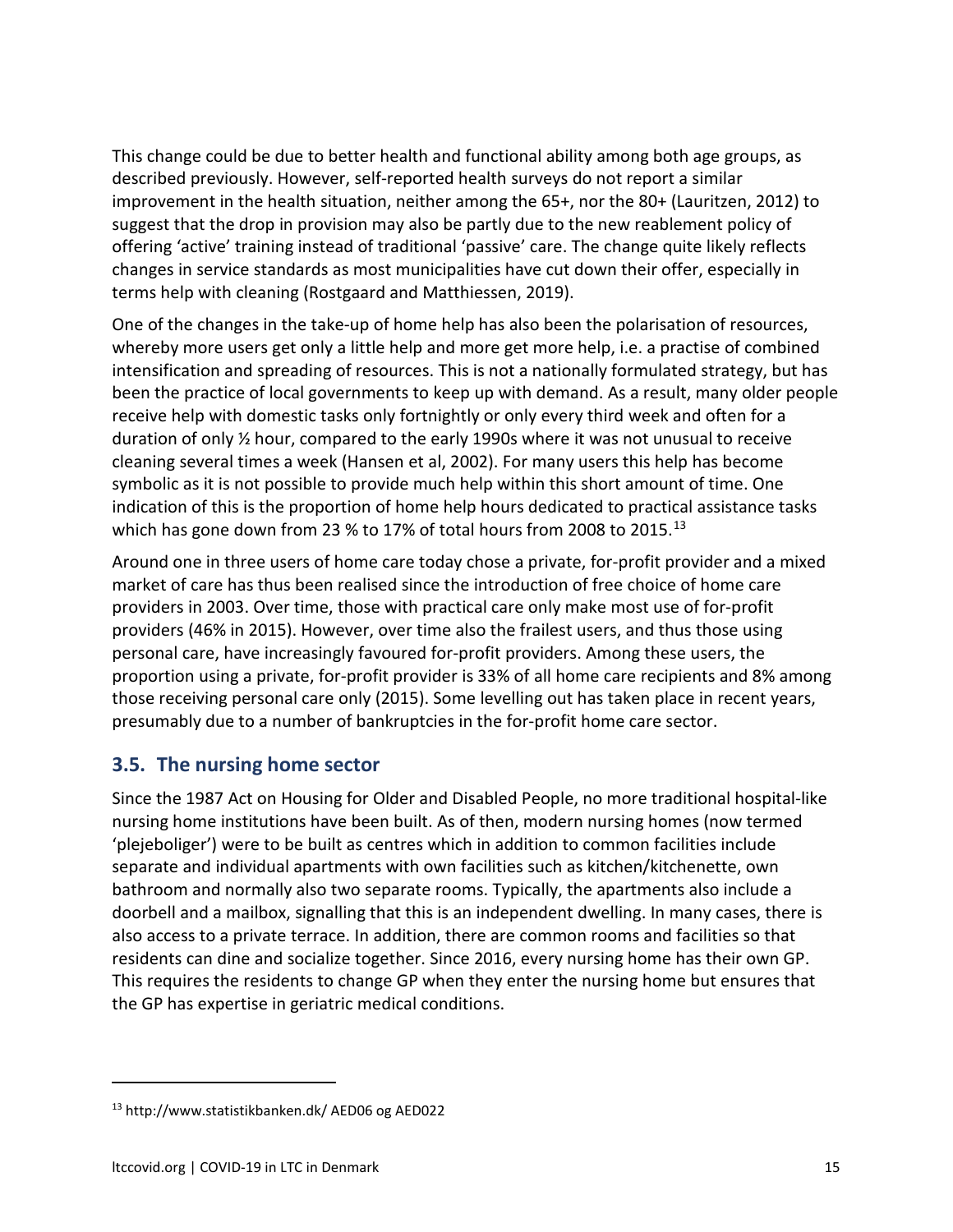Take up of care homes has changed less markedly over the years, with 5.2 % of the population living in care homes (including nursing homes and serviced housing) in 2007, and 4.3 % in 2013. Similarly, today slightly fewer of those 80+ live in a care home (13.3%), compared to 2007 (14.3 %) (Table 3).

| $65+$                            |      | $80+$ |      |
|----------------------------------|------|-------|------|
| 2007                             | 2013 | 2007  | 2013 |
| $\overline{\phantom{a}}$<br>ے رب | 4,3  | 14,3  | 13,3 |

*Source: Nososko 2008 and 2014.*

The average age of residents is 84 years when they move into a nursing home and their average length of stay is 2 years and 8 months. Around one third live less than 1 year.<sup>14</sup> According to the statistics on place of dying, in 2018, 21% of the 54,860 persons who passed away died in a care home (37% in a hospital, 24% in their home, and 5% in a hospice).<sup>[15](#page-15-1)</sup>

The majority of residents are women (68%) and around half of the residents have a comorbid condition. Around two thirds have a dementia diagnosis.

The law on free choice of provider does not apply to nursing homes, so local authorities are not obliged to contract out these services or to offer a choice of provider, but can opt to do so. Marketisation of nursing home services via user choice is, instead, facilitated by the Law on Independent Nursing Homes (Lov om friplejeboliger) which was enacted in January 2007. The aim of the legislation was to increase choice for users of nursing home care, and to introduce more variation in service delivery through competition between various providers. This includes the possibility of buying additional services which nursing home providers are allowed to offer. The municipality is not responsible for the allocation of places in the private Fripleje nursing homes, but nevertheless have to subsidize these institutions, as long as they have achieved certification. The spectrum of nursing home providers within this model, in addition to forprofit providers, also includes municipal as well as non-profit private providers. Private forprofit providers include multinational corporations. As of 2016, 15 nursing homes were forprofit based and the proportions of residents living in such homes was less than 1%. There is a larger representation of non-profit organisations among the operators of private nursing homes.

The cost for a nursing home place is guided by the principle that it is a private dwelling, so it includes rent as well as payment for services delivered such as cleaning, food, and laundry. It is therefore possible to opt out of these services but few do. Care is included in the rent. A maximum limit for co-payment has been set at national level and the cost cannot exceed the average production costs. In general, the fee is affordable and there is the possibility to receive

<span id="page-15-0"></span><sup>&</sup>lt;sup>14</sup> [https://sum.dk/~/media/Filer%20-%20Publikationer\\_i\\_pdf/2016/National-undersoegelse-af-forholdene-paa](https://sum.dk/%7E/media/Filer%20-%20Publikationer_i_pdf/2016/National-undersoegelse-af-forholdene-paa-plejec/Undersoegelse-af-forholdene-paa-plejecentre.pdf)[plejec/Undersoegelse-af-forholdene-paa-plejecentre.pdf](https://sum.dk/%7E/media/Filer%20-%20Publikationer_i_pdf/2016/National-undersoegelse-af-forholdene-paa-plejec/Undersoegelse-af-forholdene-paa-plejecentre.pdf)

<span id="page-15-1"></span><sup>15</sup> [https://sundhedsdatastyrelsen.dk/da/tal-og-analyser/analyser-og-rapporter/andre-analyser-og](https://sundhedsdatastyrelsen.dk/da/tal-og-analyser/analyser-og-rapporter/andre-analyser-og-rapporter/doedsaarsagsregisteret)[rapporter/doedsaarsagsregisteret](https://sundhedsdatastyrelsen.dk/da/tal-og-analyser/analyser-og-rapporter/andre-analyser-og-rapporter/doedsaarsagsregisteret)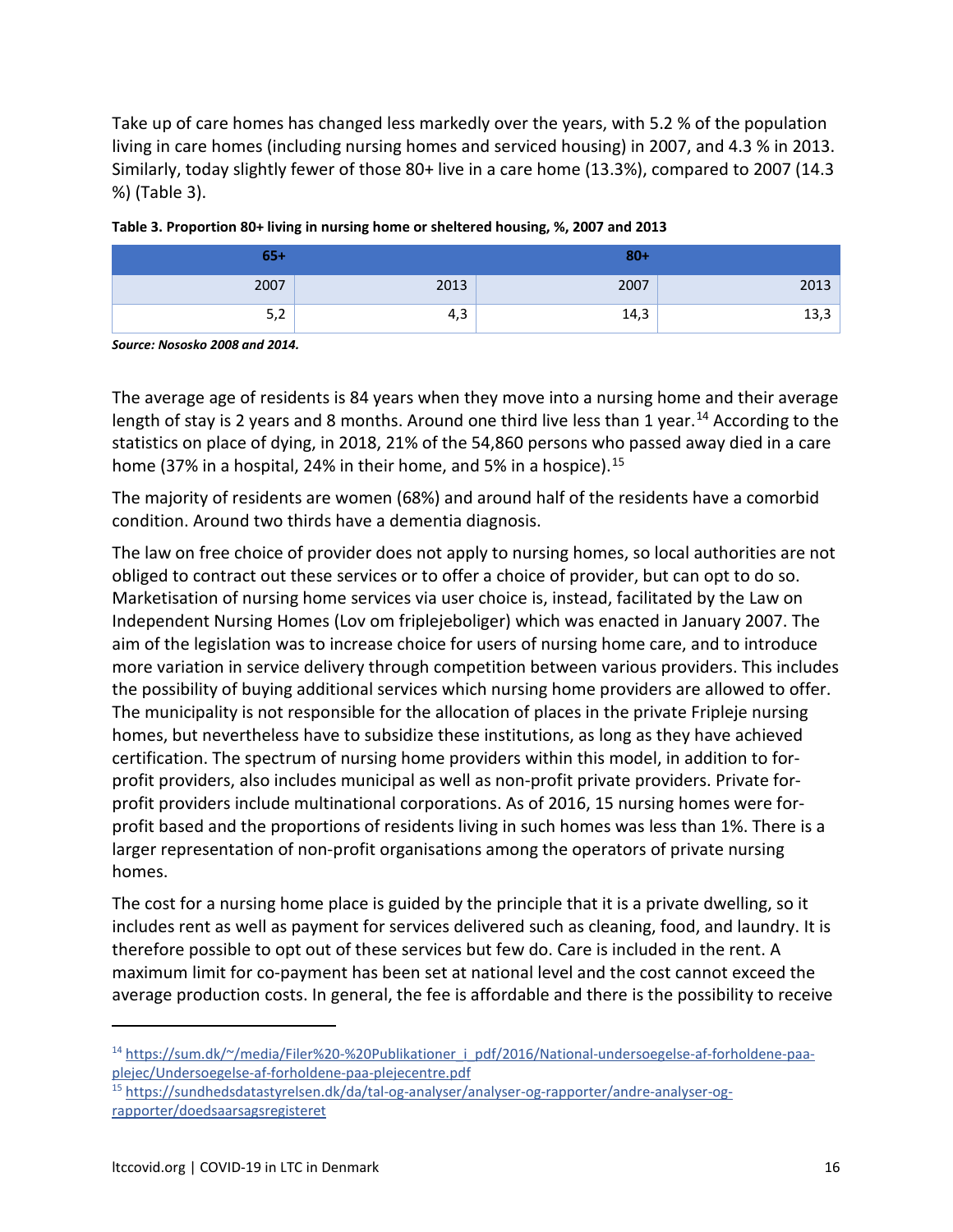a housing benefit. However, for couples where one of them moves into a nursing home, the fees can be a problem.

Quality of care according to ownership differs in the sense that public providers of nursing homes perform better in regards to structural factors, such as user:staff ratios, continuity of staff and level of education, while private providers perform better in procedural factors, such as involving the resident in choices about how to structure the day and when and what to eat for dinner.<sup>[16](#page-16-0)</sup>

The number of staff per residents varies greatly across municipalities, and especially at night (no info on ownership). At those institutions with the highest number of staff, there is one member of staff at night per 12 residents, in others there is one for up to 34 residents. On average, there is one staff member per 20.4 residents on a night shift. Over the years, the staffresident ratio has deteriorated[.17](#page-16-1)

## **3.6. Support for informal carers**

Unlike the other Nordic countries, Denmark does not have a home care allowance paid to informal carers of frail older people as a substitute for formal care provision. Only in the case of terminal illness, an informal carer can receive a cash benefit as well as the right to take leave. Persons caring for a close relative or friend who is terminally ill and wishes to remain at home, are therefore entitled to receive compensation for loss of earnings via the allowance for care in the home (Plejevederlag). Alternatively, the municipal board can, in very special cases, decide to employ a spouse or close relative as a home help (Ansættelse/Frit valg af hjemmehjælper). The carer is paid the same hourly rate as public home helper, and is covered by the same social rights and insurances. Also, the municipality must support informal carers, for instance by informing them about the possibilities of receiving supplementary help from a home help, home nurse or around-the-clock domiciliary care. Help can also be obtained if it becomes necessary to adapt the home. For the relief of the carer, the older person can stay for a shortterm period in a nursing home or a day home.

# **4. Long-term care policy and practice measures to prevent and mitigate the impact of COVID-19**

## **4.1. Nursing home measures**

Following the outbreak of COVID-19, a number of measures have been introduced regarding nursing homes, initially allowing the individual municipalities to organize the interventions, but later on imposing formal restrictions for preventing visits. While acknowledging the special

<span id="page-16-1"></span><span id="page-16-0"></span><sup>16</sup> 7. Hjelmar, U., Bhattia, Y., Petersen, O.H., Rostgaard, T., Vrangbæk, K. (2018) Public/private ownership and quality of care: Evidence from Danish nursing homes, in Social Science and Medicine, 216, pp. 41-49. <sup>17</sup> [https://www.aeldresagen.dk/presse/viden-om-aeldre/analyser-og-undersoegelser/2017-analyse-normering](https://www.aeldresagen.dk/presse/viden-om-aeldre/analyser-og-undersoegelser/2017-analyse-normering-paa-plejehjem)[paa-plejehjem](https://www.aeldresagen.dk/presse/viden-om-aeldre/analyser-og-undersoegelser/2017-analyse-normering-paa-plejehjem)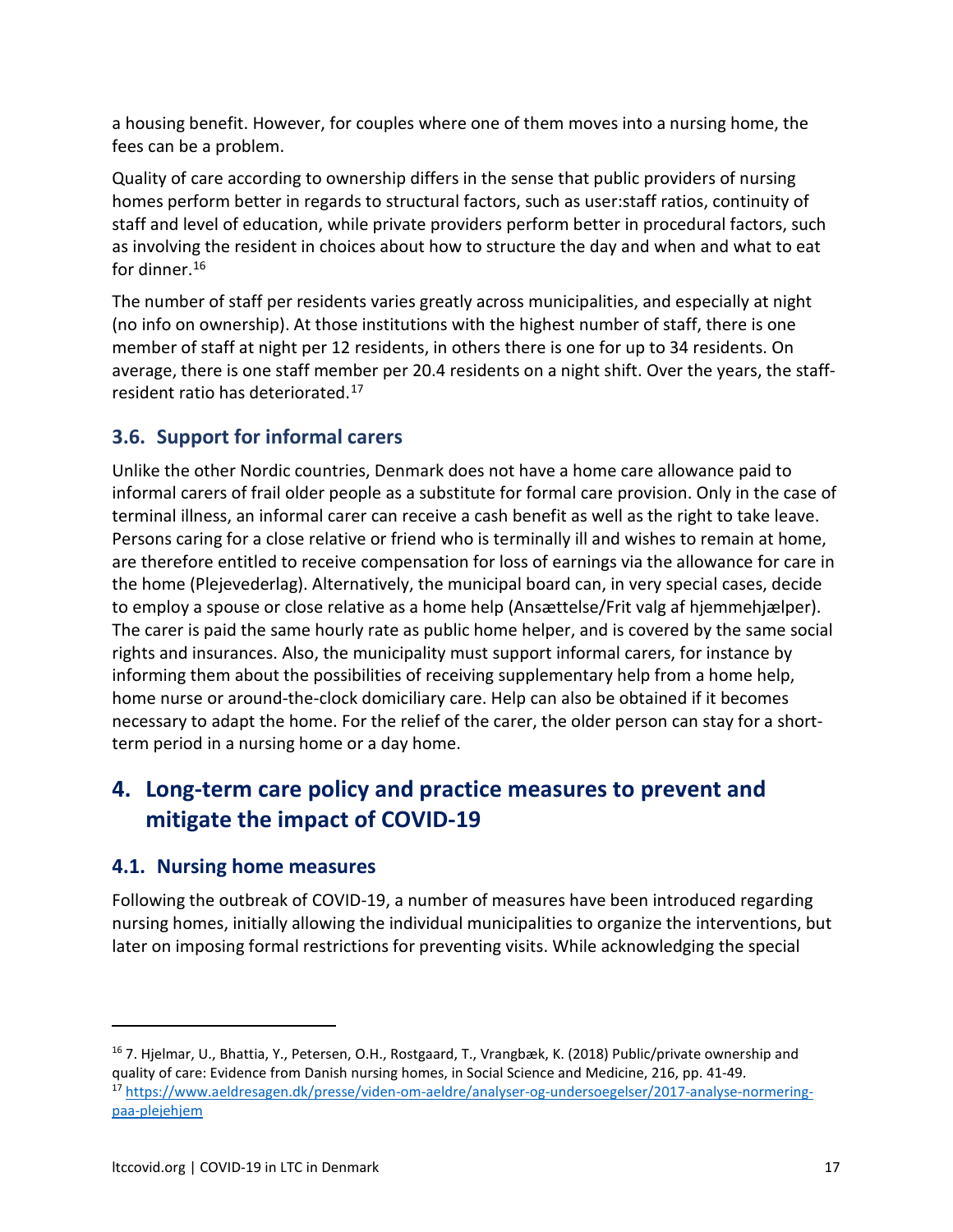needs of many residents living with dementia etc., the measures in general do not address that the required re-organisation of the care provision requires extra staff resources and time.

What is also apparent is that the shortage of PPE (and a decision to prioritize PPE for the hospitals) has influenced the recommendations for how to handle the disease in the nursing homes. Initially, physical distance was considered sufficient but later (when the supply of PPE seemed sufficient), wearing PPE was considered essential and regardless of whether there were symptoms of the disease. The reason for the shortage of PPE in the municipalities was that early in the outbreak (March 10th), the Danish Medicines Agency approached the providers of PPE and asked them to prioritize delivery to the regions and therefore for hospitals. The municipalities therefore needed to find other providers and this led to a shortage of PPE in the municipalities.

In chronological order, measures were first introduced by the March  $17<sup>th</sup>$  guidelines issued by the Board of Health, 'Håndtering af COVID-19: Besøg på institutioner hvor personer fra risikogrupper bor eller har langvarigt ophold'. These recommended that family members and friends should not visit nursing homes (or hospitals) unless strictly necessary, for instance if the person was terminally ill. The individual institution should ensure that the visit could be conducted in a safe manner, for instance by ensuring that it was only a brief visit, that visitors did not sit in common areas and that they did not have physical contact or use common facilities. The institution was required to inform visitors about the risk of spreading the disease and encouraging them to avoid visiting, through posters (see poster below with the message 'You best protect your loved ones by not visiting them') and personal instruction. If family members had symptoms, they were not allowed to visit. Instead, it was recommended to stay in contact over the telephone, video or mail.  $^{18}$  $^{18}$  $^{18}$ 

<span id="page-17-0"></span><sup>18</sup> [https://www.sst.dk/da/Udgivelser/2020/Haandtering-af-COVID-19-Besoeg-paa-institutioner-hvor-personer-fra](https://www.sst.dk/da/Udgivelser/2020/Haandtering-af-COVID-19-Besoeg-paa-institutioner-hvor-personer-fra-risikogrupper-bor)[risikogrupper-bor](https://www.sst.dk/da/Udgivelser/2020/Haandtering-af-COVID-19-Besoeg-paa-institutioner-hvor-personer-fra-risikogrupper-bor)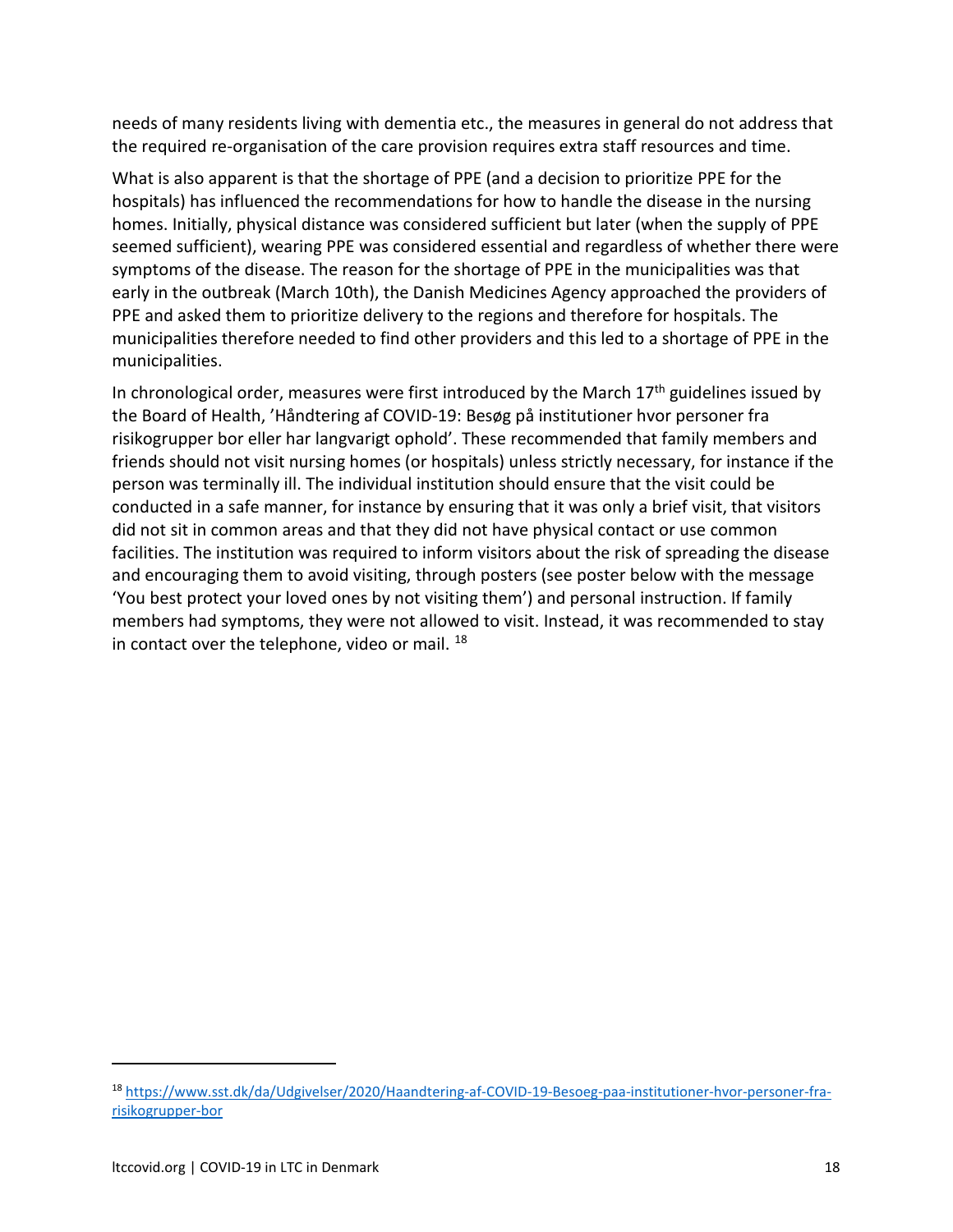

A formal ban of visiting was introduced on April 6<sup>th</sup> 'Besøgsrestriktioner på plejehjem m.v. og sygehuse'. The Board for Patient Safety enforced that the municipalities introduced restrictions preventing visitors in the nursing homes. This included visits inside the institution, and in common areas as well as the apartments or rooms. It could also include outdoor areas if necessary but this was a decision to be taken by the Municipal Board. In critical cases, visits could be allowed. This included terminal patients or persons with dementia who lack the ability to understand the special situation and the need for restrictions. Again, it was a decision of the Municipal Board to determine whether visits were allowed in these cases.<sup>19</sup>

A few days later, April 8<sup>th</sup>, an extensive guideline was issued by the Board of Health, outlined how nursing homes and other institutions could prevent the spreading of COVID-19, in the wake of the so-called controlled re-opening of the country which was planned to take place after Easter (April 14th). It was intended to supplement the procedures that the municipalities had already put in place, and provided guidelines on how to organize this. It specifically addressed the handling of the disease as a responsibility of the management.

The managers were encouraged to plan the daily activities so that residents gathered in smaller groups than normally, preferably no more than two. So-called pedagogical meals were

<span id="page-18-0"></span><sup>19</sup> [https://stps.dk/da/nyheder/2020/aendringer-i-bekendtgoerelsen-om-besoegsrestriktioner-paa-sygehuse,](https://stps.dk/da/nyheder/2020/aendringer-i-bekendtgoerelsen-om-besoegsrestriktioner-paa-sygehuse,-plejehjem-mv/%7E/media/83D6C0A22BD94BA99923A16A9CA8EDCD.ashx) [plejehjem-mv/~/media/83D6C0A22BD94BA99923A16A9CA8EDCD.ashx](https://stps.dk/da/nyheder/2020/aendringer-i-bekendtgoerelsen-om-besoegsrestriktioner-paa-sygehuse,-plejehjem-mv/%7E/media/83D6C0A22BD94BA99923A16A9CA8EDCD.ashx)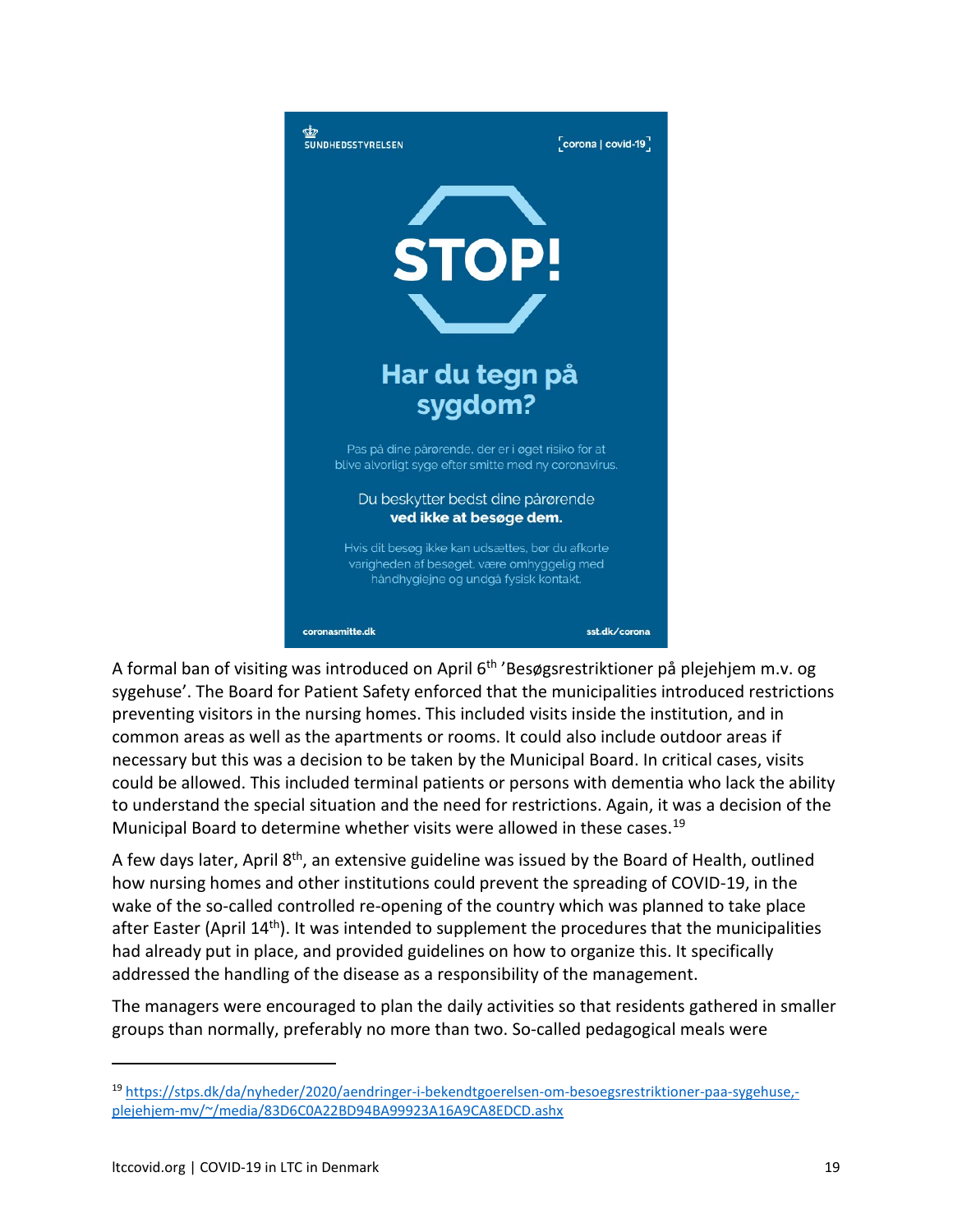discouraged and the food should be served in portions. It was recommended to limit the number of residents that each member of staff had access to and to avoid staff involvement in activities spread across the institution. Staff should receive instruction in the use of PPE and there should be a strong focus on hygiene and behaviour in all common rooms. It was acknowledged that residents were entitled to leave the institution but the manager and staff were encouraged to inform them about the increased risk and they should be supported in how to disinfect their hands upon returning.

Staff were instructed in wearing work clothes and maintaining distance (1-2 m), regardless of whether the resident had any symptoms. Sometimes the recommendations seemed impractical and useless: if closer contact was needed, for instance in a situation of personal care, "one can try to maintain only the most necessary contact, and for instance ask the resident to turn his/her head. [sic] If face-to-face contact takes place over a longer time or often, a shield or mask is to be used". Only if a resident was (suspected to be) infected, was it required to use PPE. A recent survey among health and social care workers initiated by FOA, the union representing care workers, showed that 56% had had face-to-face contact with users without wearing a mask or shield. One third had been in close contact with a user with confirmed COVID-19 diagnosis or symptoms, and of these 15% did not use PPE. [20](#page-19-0)

The guidelines also outlined that the manager should ensure that members of staff stayed at home if they showed signs of being infected, even with mild symptoms, and only returned after 48 hours of being symptom free. If a member of staff was suffering from respiratory diseases or the like they could be referred by the manager to take a COVID-19 test. Also, staff who had been in close contact with persons infected with COVID-19 were to be tested.

If a resident showed symptoms of COVID-19, he/she should be isolated immediately and be observed by staff wearing PPE. All other residents and staff were to be tested within 24 h. and re-tested after 7 days. The guidelines did not encourage or impose isolation of those staff members who had been in contact with infected residents, or who had partners or other family members with the disease. This later received some criticism.<sup>[21](#page-19-1)</sup>

The guidelines suggested setting up a temporary unit where persons in isolation could be placed. This would also mean that staff did not need to change PPE in-between visiting residents. If a member of staff was tested positive, all residents who had been in the same areas as the member of staff, were to be tested.

According to the guidelines, if a resident is hospitalised due to COVID-19 and recovers, no new test will be performed, before the person again enters the nursing home. According to the guidelines from the health authorities, a person is considered to be disease free after a period of 48 hours without symptoms. This policy of not re-testing has been criticized by medical experts for increasing the risk of spreading the disease among other residents, especially because residents may behave in a way which further increases the risk of infecting others, for

<span id="page-19-0"></span><sup>20</sup> [https://www.foa.dk/forbund/presse/seneste-](https://www.foa.dk/forbund/presse/seneste-pressemeddelelser/global/news/pressemeddelelser/2020/maj/vaernemidler-er-stadig-en-mangelvare)

<span id="page-19-1"></span>[pressemeddelelser/global/news/pressemeddelelser/2020/maj/vaernemidler-er-stadig-en-mangelvare](https://www.foa.dk/forbund/presse/seneste-pressemeddelelser/global/news/pressemeddelelser/2020/maj/vaernemidler-er-stadig-en-mangelvare) <sup>21</sup> [https://politiken.dk/indland/art7740626/Hvorfor-g%C3%A5r-personalet-p%C3%A5-plejehjem-stadig](https://politiken.dk/indland/art7740626/Hvorfor-g%C3%A5r-personalet-p%C3%A5-plejehjem-stadig-p%C3%A5-arbejde-efter-t%C3%A6t-kontakt-til-smittede)[p%C3%A5-arbejde-efter-t%C3%A6t-kontakt-til-smittede](https://politiken.dk/indland/art7740626/Hvorfor-g%C3%A5r-personalet-p%C3%A5-plejehjem-stadig-p%C3%A5-arbejde-efter-t%C3%A6t-kontakt-til-smittede)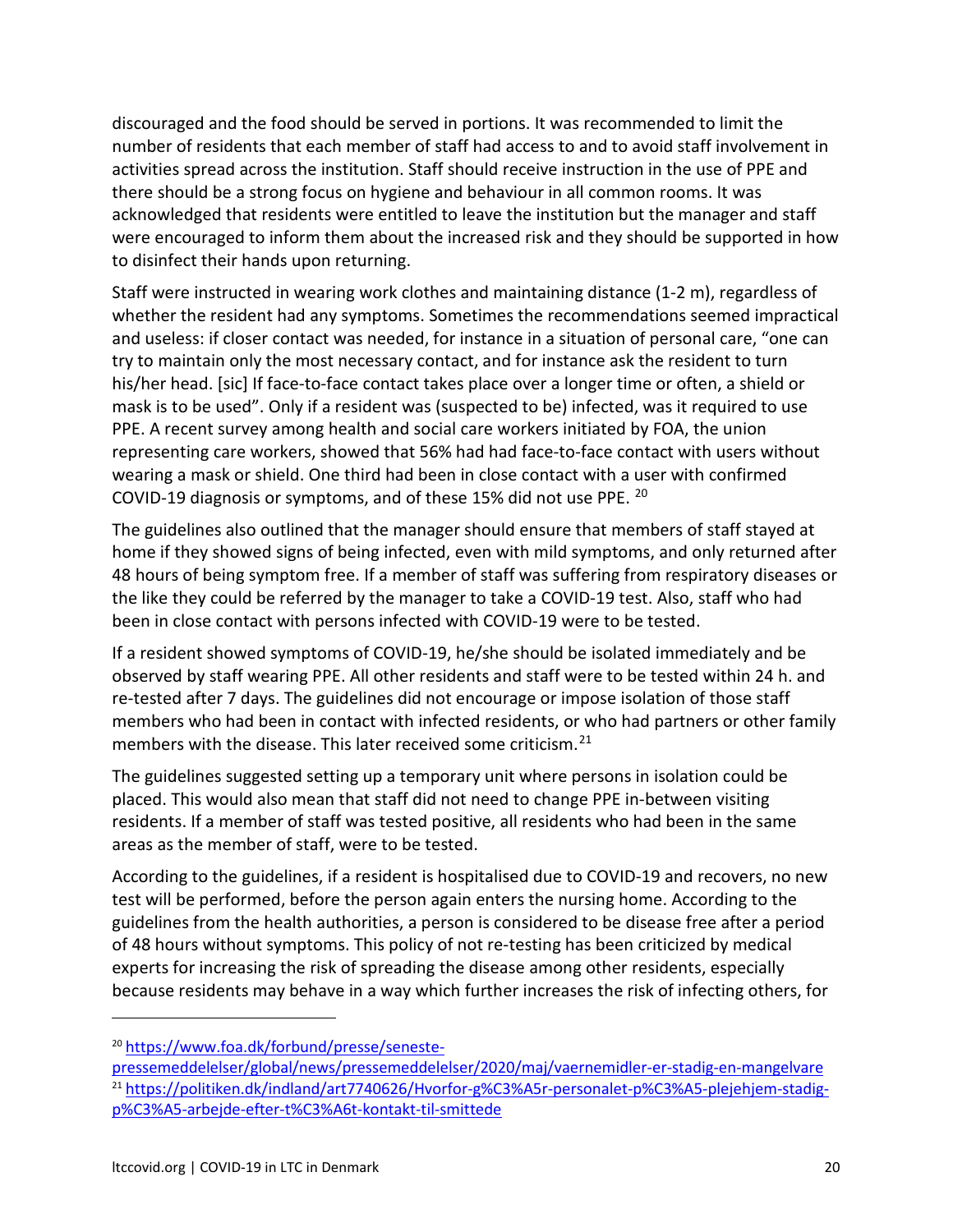instance if the resident has dementia and becomes distressed or agitated. The experts point to the accumulation of evidence that a symptom-free person may continue infecting other persons over longer periods of time[.22](#page-20-0)

In the guidelines, the special needs of residents were considered but not necessarily taking into account the need for extra members of staff, if the recommendations were to be followed. If a resident was not able to understand the restrictions, for instance due to dementia, it was encouraged to try to motivate the person to stay in his/her own abode by means of pedagogics, and only as a last resort use force such as leading the resident back to his/her abode or only permitting access to larger, open spaces where the resident could be accompanied by a member of staff. It was not mentioned whether the normal rules regarding the reporting of the use of force were to be followed. Otherwise, the need for maintaining the mental health of the residents was underlined and it was encouraged to ensure continuity of staff and apply the same daily structure, encourage the residents to stay mentally and physically active and limit the news stream.<sup>[23](#page-20-1)</sup>

Most of the debate regarding the situation at nursing homes has concentrated on the restrictions regarding visits. While first criticizing the public response towards frail older people, Dan Age has now turned their attention to what they consider a too restrictive policy of preventing visits. The argument is that it is damaging to the mental health of the residents who in many cases have a short time to live. Some municipalities have allowed visits if they took place outdoor but there has been great variation.

As a response to the criticism, on April 24<sup>th</sup> a revised version of the guideline was issued, emphasizing that the outdoor areas were not included in the ban for visitors. The guidelines also outlined who and how many could receive the test and who was in charge. Also, it now recommended that staff wore PPE, regardless of whether the user had symptoms or not.

On May  $1^{st}$  a Parliamentary agreement across party lines resulted in additional funding of 100 million DKK to the municipalities for organizing initiatives aimed at nursing home residents and frail older people living in their own home. The aim is threefold: to create new solutions for maintaining social relations and quality of life, to increase the provision of social care to the level before COVID-19, and to set up partnerships in order to gather evidence and disseminate best practice in order to prevent loneliness.<sup>[24](#page-20-2)</sup>

By May  $4<sup>th</sup>$  a new version of the guidelines was issued, this time outlining that all residents and staff should be re-tested after 7 days if there was suspicion of an outbreak of COVID-19 in the institution and until no new cases were found.

On May 12th an extensive publication providing new guidelines on *how* to organize visits in nursing homes was published by the Board of Health. From the introduction, it was made clear

<span id="page-20-0"></span><sup>22</sup> https://www.dr.dk/nyheder/indland/corona-patienter-sendes-tilbage-paa-plejehjem-uden-blive-testet-igen-deter

<span id="page-20-1"></span><sup>23</sup> https://www.sst.dk/da/Udgivelser/2020/Vejledning-om-forebyggelse-af-spredning-af-COVID-19-paaplejecentre-bosteder

<span id="page-20-2"></span><sup>24</sup> http://sum.dk/Aktuelt/Nyheder/Coronavirus/2020/Maj/Bred-aftale-om-hjaelp-til-aeldre-undercoronakrisen.aspx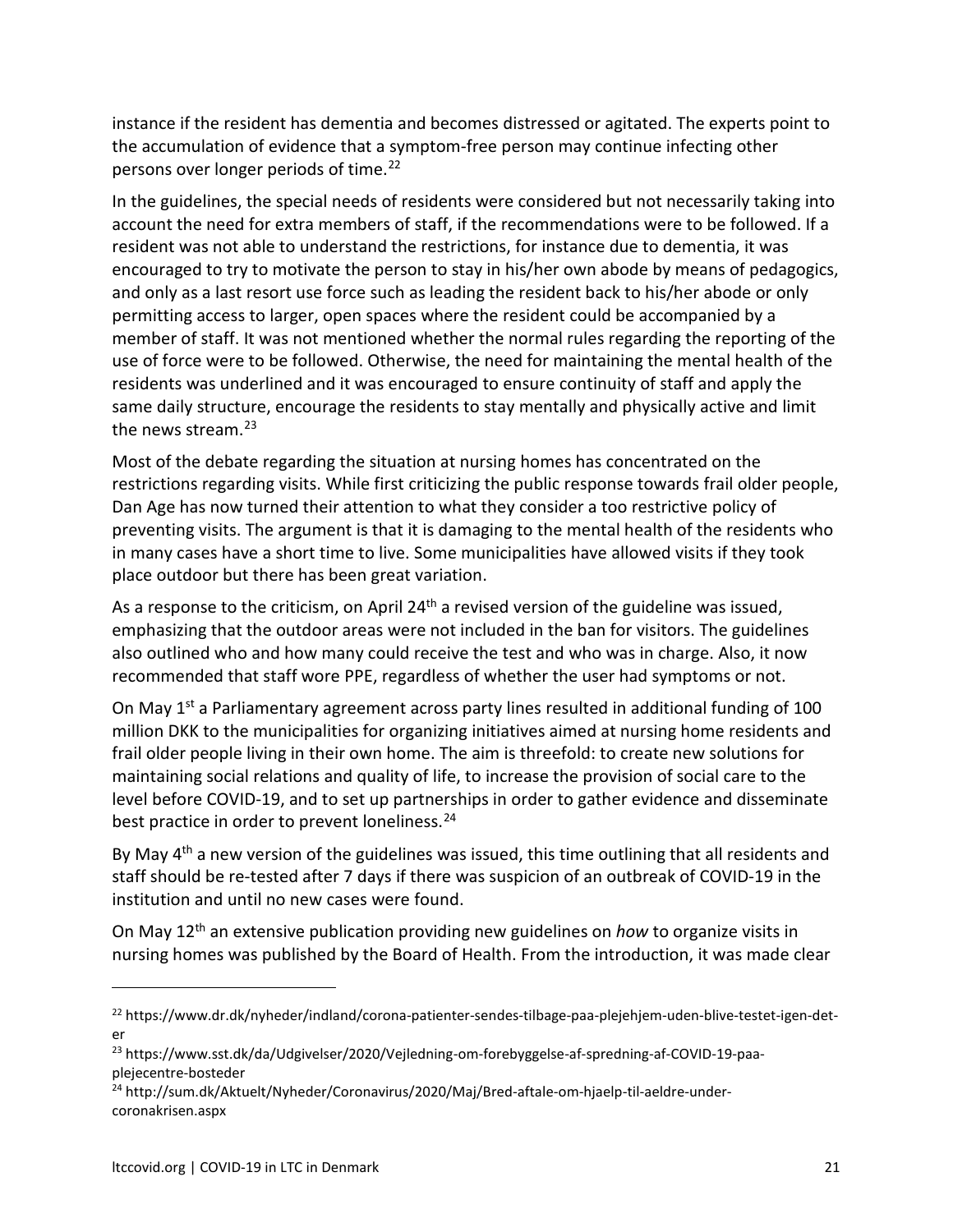that the Board of Health did not have the authority over *who* could visit, as this was the responsibility of the Board for Patient Safety, and thus underlining the general confusion over which authority was in charge.<sup>[25](#page-21-0)</sup> The new guidelines have been critisised by Dan Age for being unclear and too complex to implement and ensure the same practice across nursing homes.

This was followed, on May 20<sup>th</sup> by yet another revision of the guidelines on how to prevent the spread of COVID-19, with updated information on test procedures in cases where a member of staff had been in close contact with residents with the disease and emphasizing the employer's responsibility for managing staff with infection.[26](#page-21-1)

As an interesting follow-up on the concern for the mental health of the nursing home residents, the latest reports from the nursing home sector indicate that the quality of life is increasing for the majority of residents. Nursing home managers report that residents sleep better, medication is reduced, there are fewer conflicts with residents suffering from dementia, more time for the individual resident and the sickness rates among staff is now lower. The factors which have contributed to this seems to be that there are no longer any common activities for all residents, instead members of staff make activities in smaller groups of residents or engage with them one by one. Staff report a more relaxed atmosphere, one reason being that they do not have to engage with family members who at times are considered overly critical.<sup>[27](#page-21-2)</sup>

## **5. Lessons learnt so far**

In Denmark, COVID-19 has caused concern for frail older people and in particular nursing home residents (while home care recipients seem somewhat forgotten in the debate). Nursing home residents make up 1/3 of COVID-19 related deaths, which is lower than in many other countries.

The explanatory factors may be: the responsibility for LTC in Denmark is highly de-centralised but takes an integrative approach as the municipalities are responsible for health and social care outside the hospitals for frail older people. Following a structural reform in 2007, the number of municipalities was reduced, ensuring a more efficient and better coordinated approach. There is broad public support for LTC and LTC is often on the political agenda, not least due to a most influential user organization in Denmark. Due to de-institutionalisation, the majority of frail older people receive care in their own home. The coverage of LTC is generous, with a relatively high proportion of 65+ receiving affordable care services. Care is provided by formally employed and trained staff. The majority of nursing homes are public and modern in providing an individual abode.

On the other hand, there are a number of organizational and logistic factors which could have exacerbated the situation at nursing homes. Due to a shortage of testing equipment, nursing

<span id="page-21-0"></span><sup>&</sup>lt;sup>25</sup> https://www.sst.dk/-/media/Udgivelser/2020/Corona/Genaabning/Plejecentre/Retningslinjer-om-forebyggelseaf-smitte-med-COVID-19-ved-besoeg-paa-

plejecentre.ashx?la=da&hash=BDE387FAB17A770B36FDD302F774E3C8D37909F9

<span id="page-21-1"></span><sup>&</sup>lt;sup>26</sup> https://www.sst.dk/da/Udgivelser/2020/Vejledning-om-forebyggelse-af-spredning-af-COVID-19-paaplejecentre-bosteder

<span id="page-21-2"></span><sup>&</sup>lt;sup>27</sup> Newspaper article in Kristeligt Dagblad, forthcoming